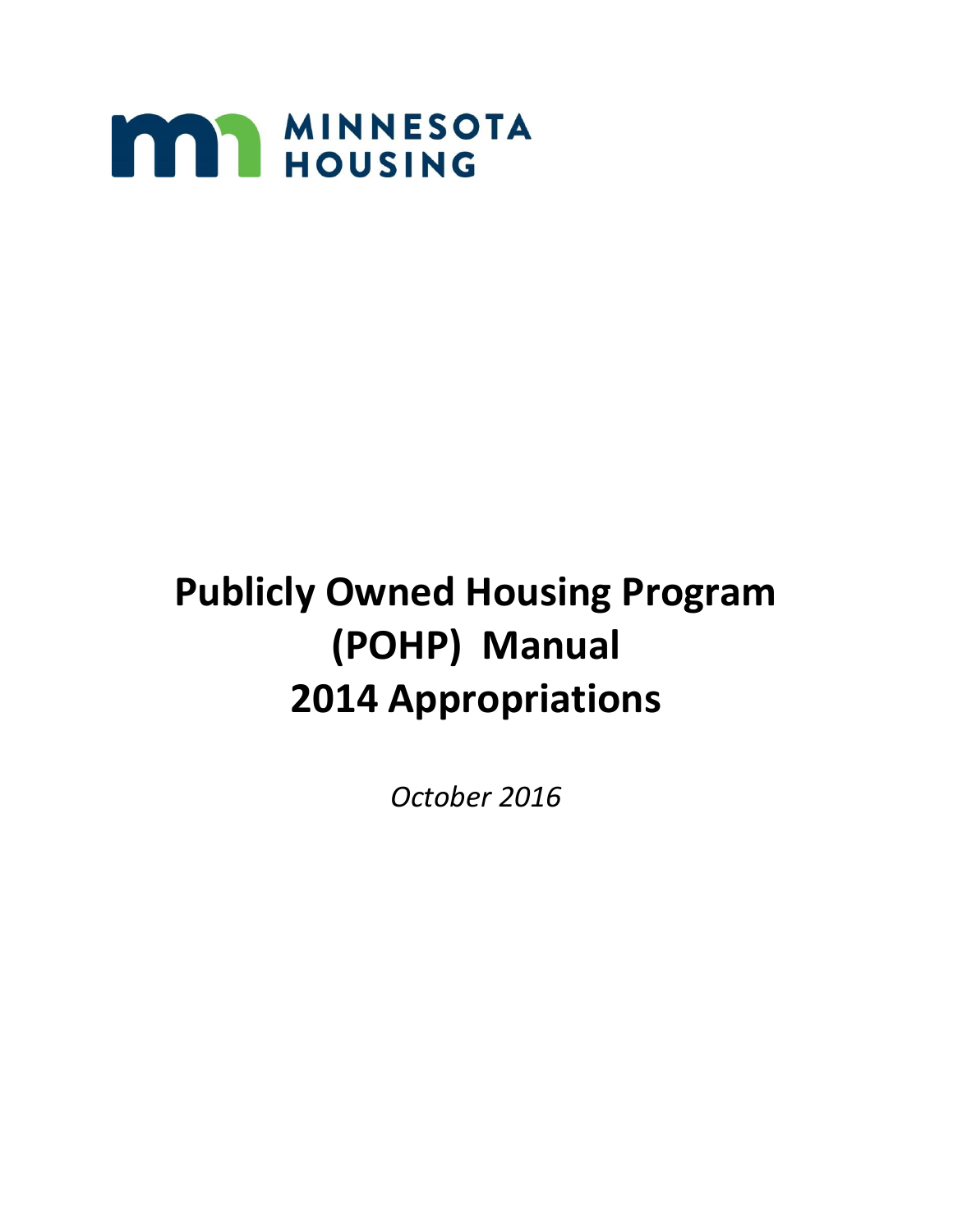

*The Minnesota Housing Finance Agency does not discriminate on the basis of race, color, creed, national origin, sex, religion, marital status, status with regard to public assistance, disability, familial status, or sexual or affectional orientation in the provision of services.*

*An equal opportunity employer.*

*This information will be made available in alternative format upon request.*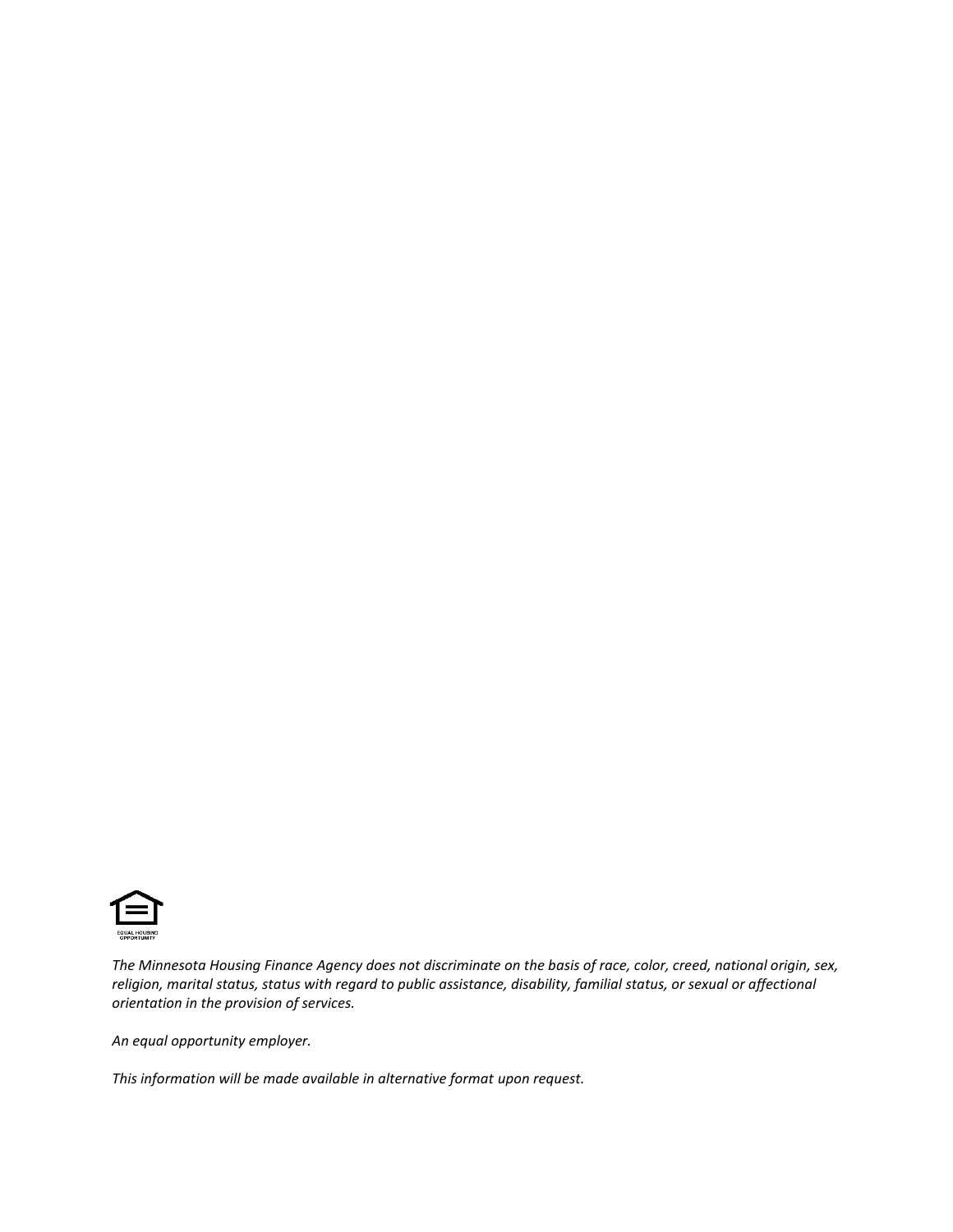| 1.01 |  |
|------|--|
|      |  |
| 2.01 |  |
| 2.02 |  |
| 2.03 |  |
| 2.04 |  |
| 2.05 |  |
| 2.06 |  |
|      |  |
| 3.01 |  |
| 3.02 |  |
| 3.03 |  |
| 3.04 |  |
|      |  |
| 4.01 |  |
| 4.02 |  |
| 4.03 |  |
| 4.04 |  |
|      |  |
| 5.01 |  |
| 5.02 |  |
| 5.03 |  |
| 5.04 |  |

### **Table of Contents**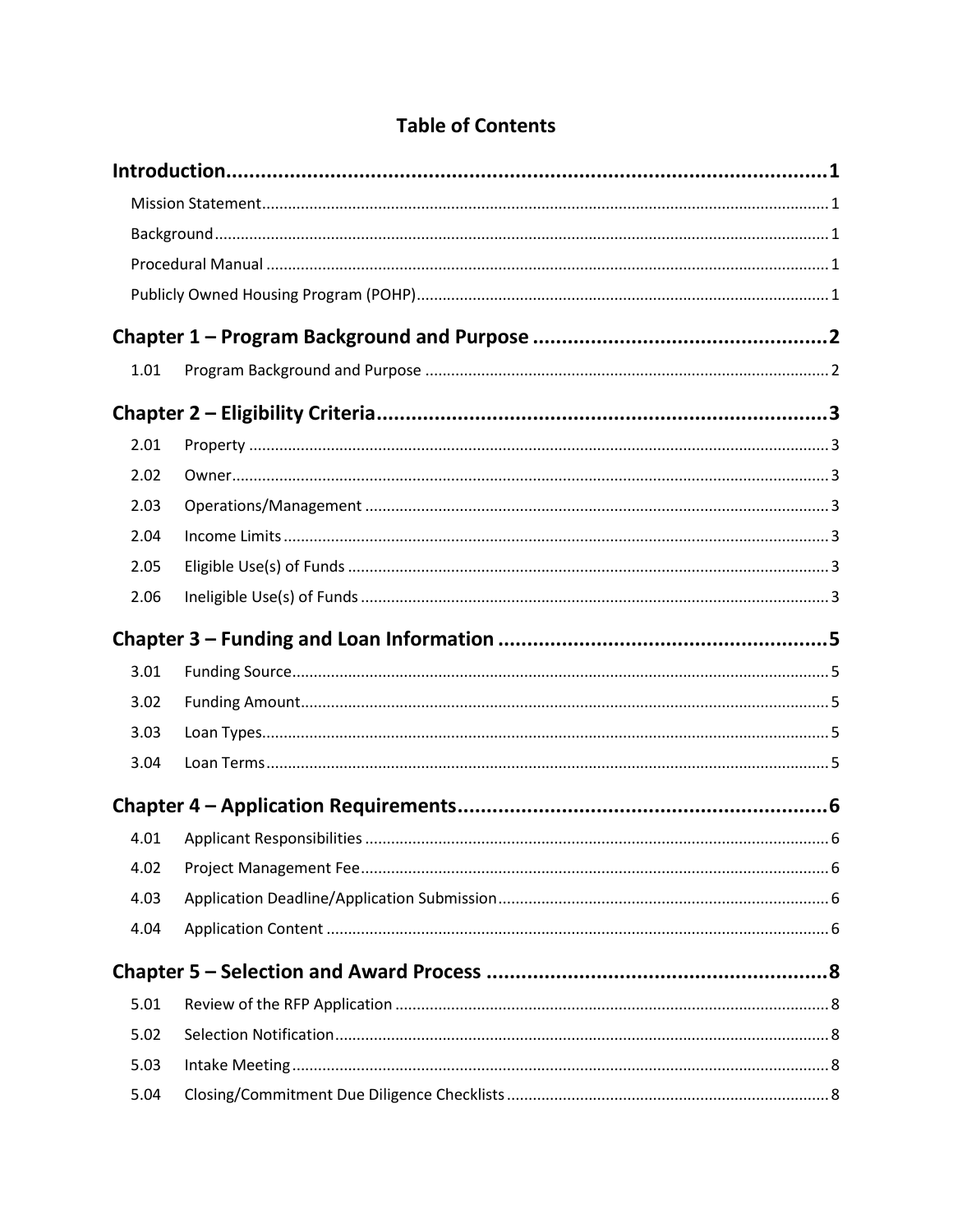| 5.05 |  |  |  |  |
|------|--|--|--|--|
| 5.06 |  |  |  |  |
|      |  |  |  |  |
| 6.01 |  |  |  |  |
| 6.02 |  |  |  |  |
| 6.03 |  |  |  |  |
| 6.04 |  |  |  |  |
| 6.05 |  |  |  |  |
| 6.06 |  |  |  |  |
| 6.07 |  |  |  |  |
| 6.08 |  |  |  |  |
| 6.09 |  |  |  |  |
|      |  |  |  |  |
| 7.01 |  |  |  |  |
| 7.02 |  |  |  |  |
| 7.03 |  |  |  |  |
|      |  |  |  |  |
| 8.01 |  |  |  |  |
| 8.02 |  |  |  |  |
| 8.03 |  |  |  |  |
| 8.04 |  |  |  |  |
| 8.05 |  |  |  |  |
| 8.06 |  |  |  |  |
| 8.07 |  |  |  |  |
|      |  |  |  |  |
|      |  |  |  |  |
|      |  |  |  |  |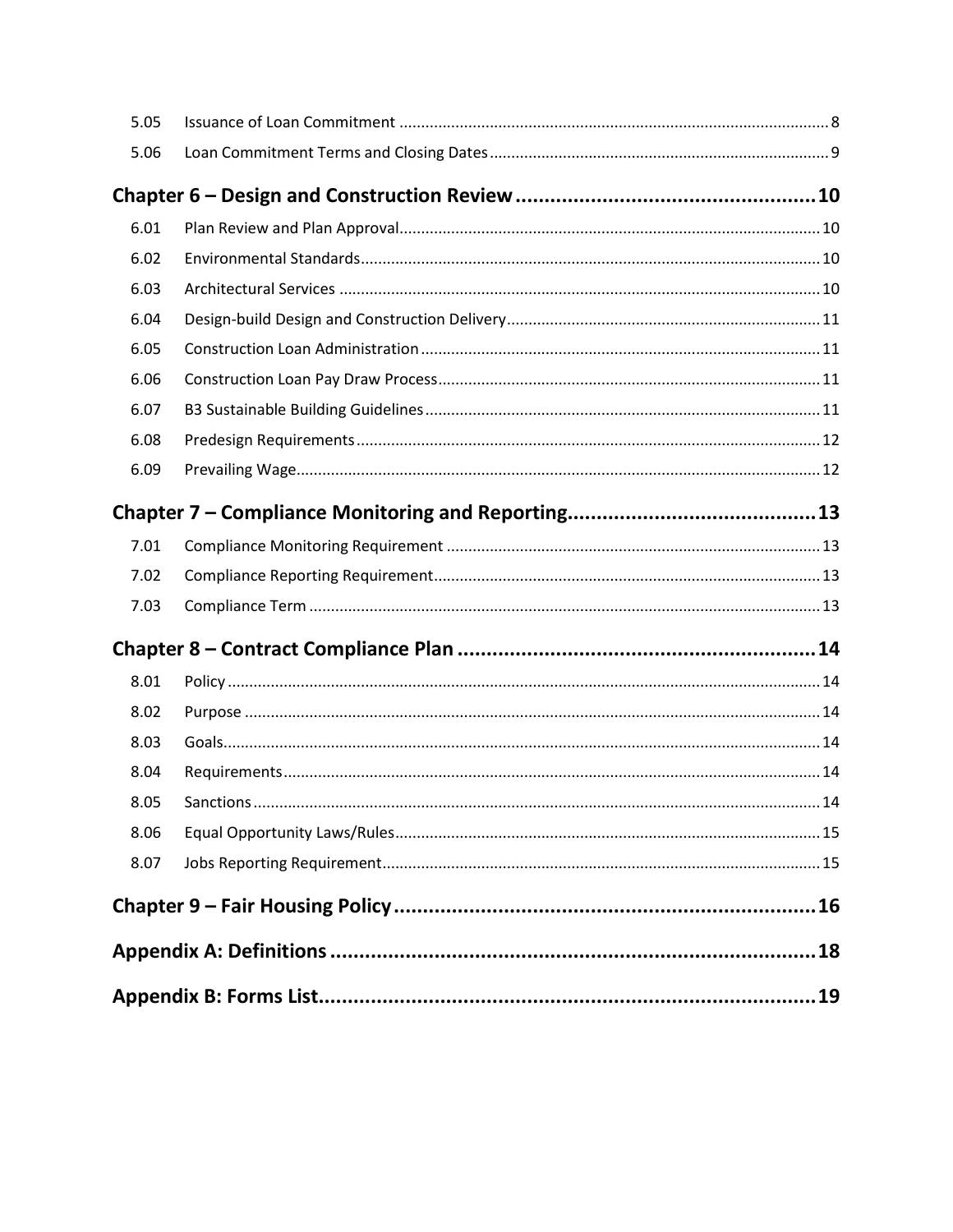#### <span id="page-4-0"></span>**Introduction**

#### <span id="page-4-1"></span>**Mission Statement**

Minnesota Housing finances affordable housing for low- and moderate-income households while fostering strong communities.

#### <span id="page-4-2"></span>**Background**

The Minnesota Housing Finance Agency (Minnesota Housing) was established by the 1971 session of the Minnesota Legislature to finance the construction and rehabilitation of housing for families of low- and moderate-income. In addition to providing financing for multifamily rental units, single family mortgage loans, and home improvement loans and grants, the Agency participates in and administers other programs that assist in increasing or improving affordable housing for Minnesota residents.

#### <span id="page-4-3"></span>**Procedural Manual**

This Procedural Manual sets forth the terms and conditions under which Minnesota Housing will provide financing under the Publicly Owned Housing Program.

#### <span id="page-4-4"></span>**Publicly Owned Housing Program (POHP)**

The proceeds of General Obligation Bonds (GO Bonds) fund POHP and are used to provide financing in the form of a 20-year, deferred, forgivable loan to public housing authorities and agencies (PHAs). PHAs use these loans to rehabilitate and preserve public housing.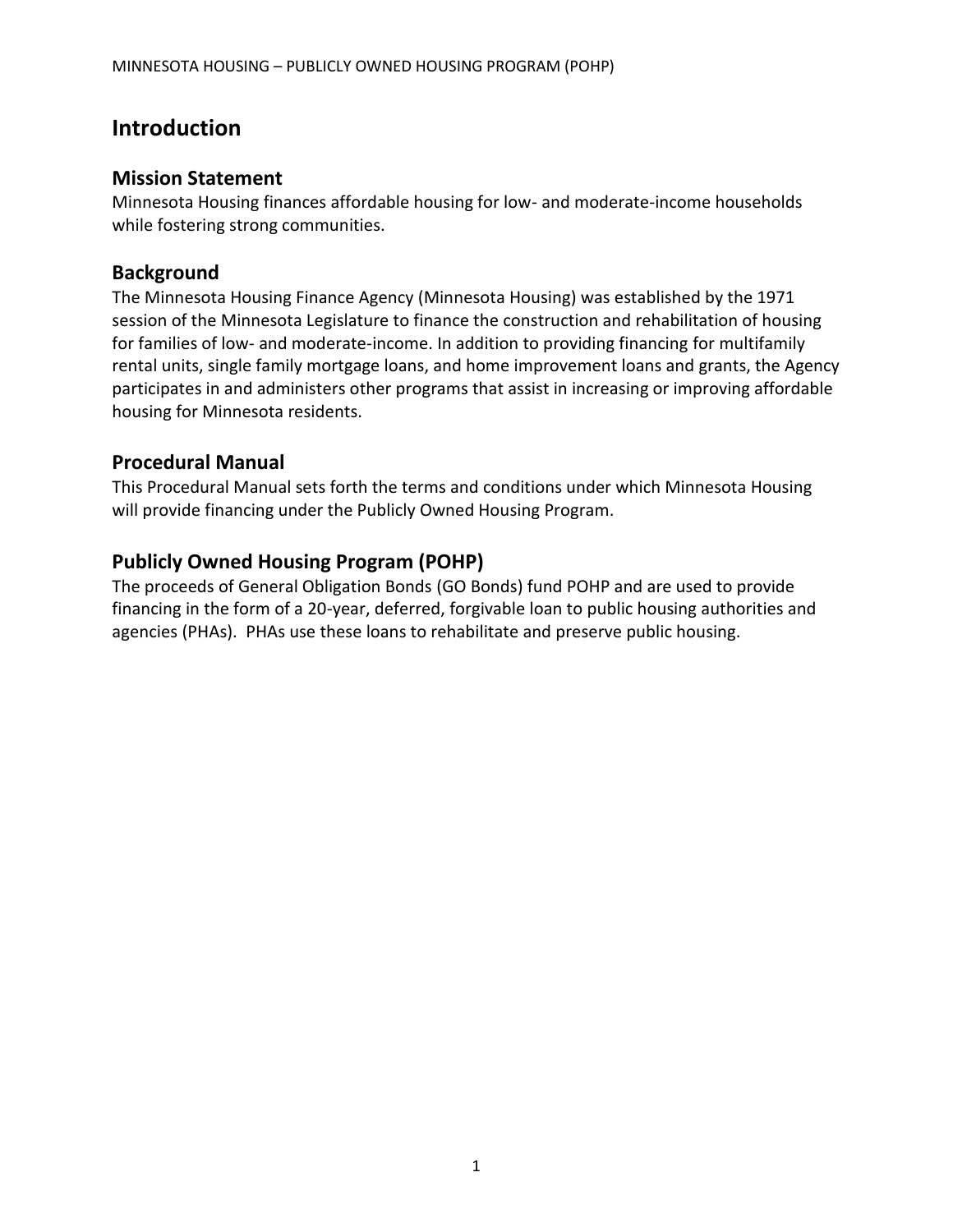## <span id="page-5-0"></span>**Chapter 1 – Program Background and Purpose**

#### <span id="page-5-1"></span>**1.01 Program Background and Purpose**

POHP was first established by the Minnesota Legislature in 2005 to offer assistance in the form of a loan to PHAs that provide rental housing to families (households with children). Since 2005, POHP has received increased funding and support from the Minnesota Legislature and continues to provide assistance to PHAs in the form of a 20-year, deferred, forgivable loan. The 2014 Minnesota Legislature appropriated \$20 million in GO Bond funds to Minnesota Housing for the rehabilitation of public housing under POHP.

Minnesota Statutes sections [16A.695](https://www.revisor.mn.gov/statutes/?id=16A.695) and [462A.202](https://www.revisor.mn.gov/statutes/?id=462A&view=chapter#stat.462A.202) govern GO Bond proceeds, which require the project to be owned by a state agency or political subdivision and require a public program be provided in the project. Specific uses of POHP funds are limited to:

- Rehabilitation of public housing, particularly to address health, safety, conservation issues; and
- Improvements of a capital nature.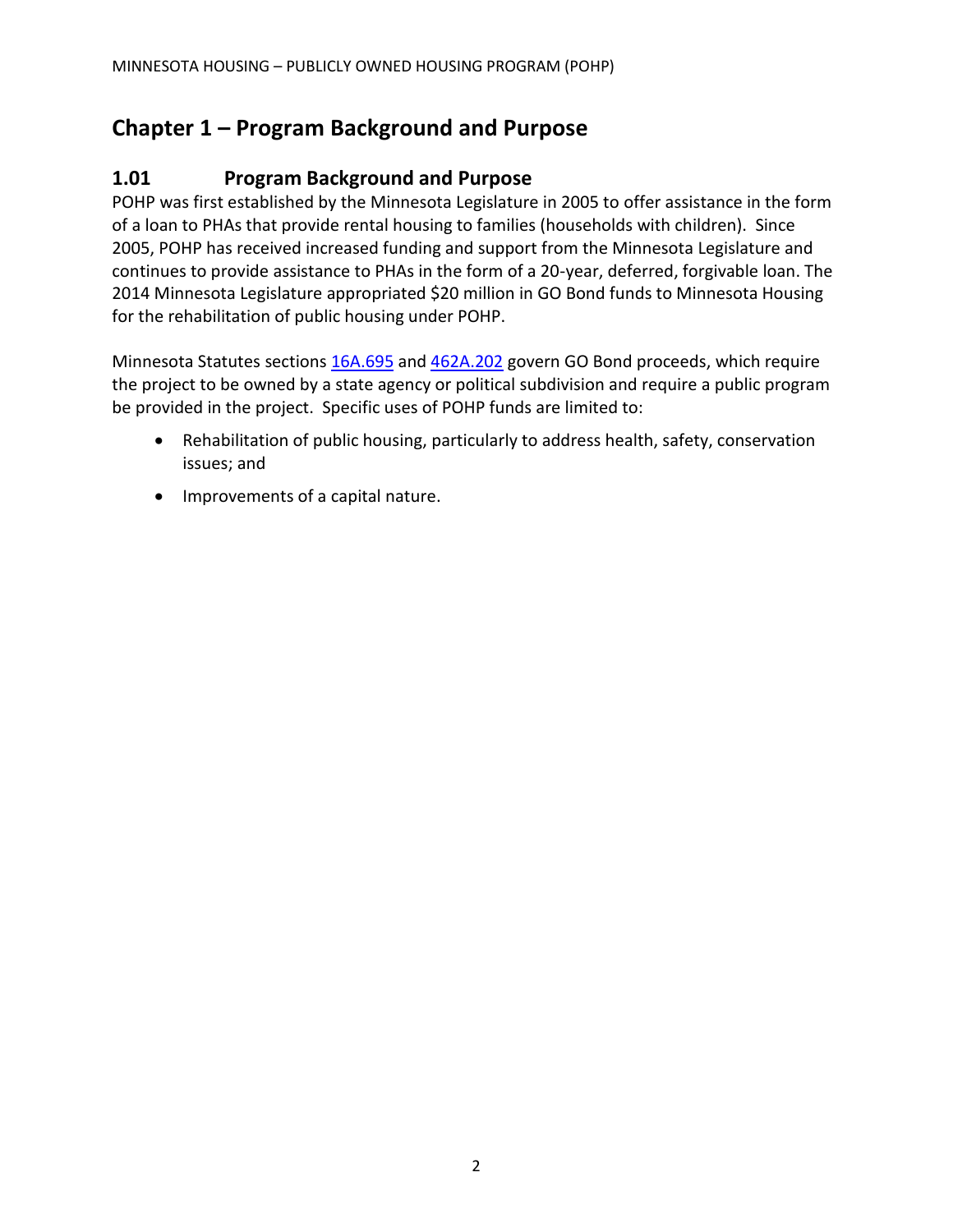## <span id="page-6-0"></span>**Chapter 2 – Eligibility Criteria**

#### <span id="page-6-1"></span>**2.01 Property**

- The property must be Public Housing, defined as housing for low-income persons that is financed by the federal government and owned and operated by public housing authorities/agencies formed by cities or counties
- The property must be an existing building(s)

#### <span id="page-6-2"></span>**2.02 Owner**

All applicants must satisfy the following requirements:

- The applicant must have the authority to own and operate the project, enter into the loan agreements required by Minnesota Housing, and comply with the requirements of Minnesota Statutes sections 16A.695 and 462A.202
- The applicant must be a local unit of government, such as a city, county, or housing development authority as defined in Minnesota Statutes Section 462C.02, subdivision 6
- The applicant must have a current, audited Public Housing Assessment System (PHAS) rating of 80 or above. The PHAS rating system is operated by the U.S. Department of Housing and Urban Development's Real Estate Assessment Center (REAC)

#### <span id="page-6-3"></span>**2.03 Operations/Management**

The applicant (public owner) must directly operate and manage the project.

#### <span id="page-6-4"></span>**2.04 Income Limits**

All units in a project financed with POHP funds must be occupied by households whose income at the time of initial occupancy does not exceed the maximum household income as determined by the U.S. Department of Housing and Urban Development (HUD).

#### <span id="page-6-5"></span>**2.05 Eligible Use(s) of Funds**

Eligible uses of funds include but are not limited to:

- Expenditures of a capital nature such as design, rehabilitation, or major remodeling
- Major roof reconstruction or replacement
- Major window replacement projects
- Other improvements that add value or life to a building and are not of a recurring nature

#### <span id="page-6-6"></span>**2.06 Ineligible Use(s) of Funds**

Ineligible uses of funds include but are not limited to:

- Expenditures that are not of a capital nature, do not add value or life to a building, or are of a recurring nature
- Operating expenses and costs, reserves, market studies, up-front marketing expenses, hazard and liability insurance, legal fees not attributable to the acquisition or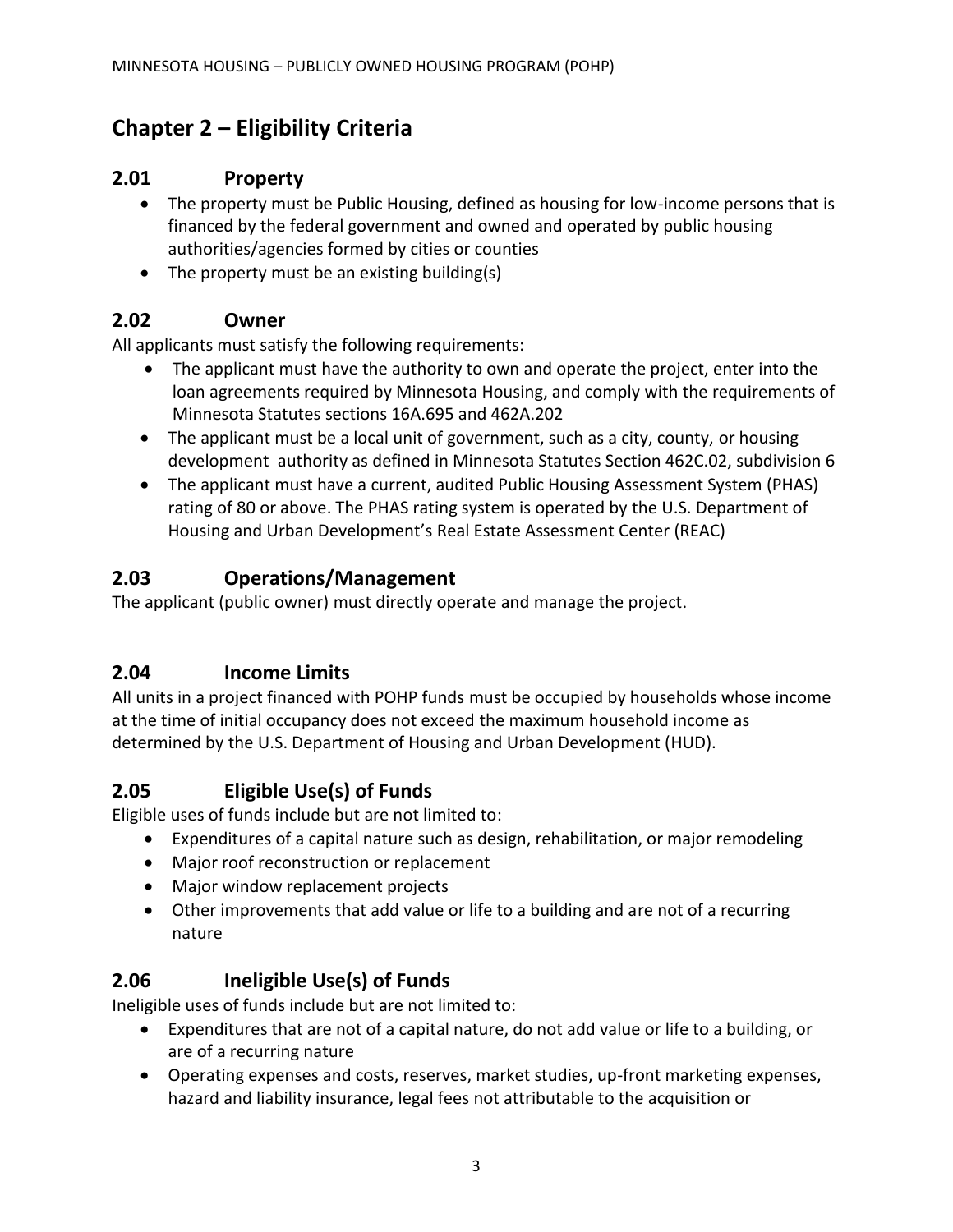betterment of the property, relocation expenses, and other ongoing maintenance improvements

- Expenses that are incurred prior to March 22, 2014 (the effective date of the law appropriating the funds)
- New construction of public housing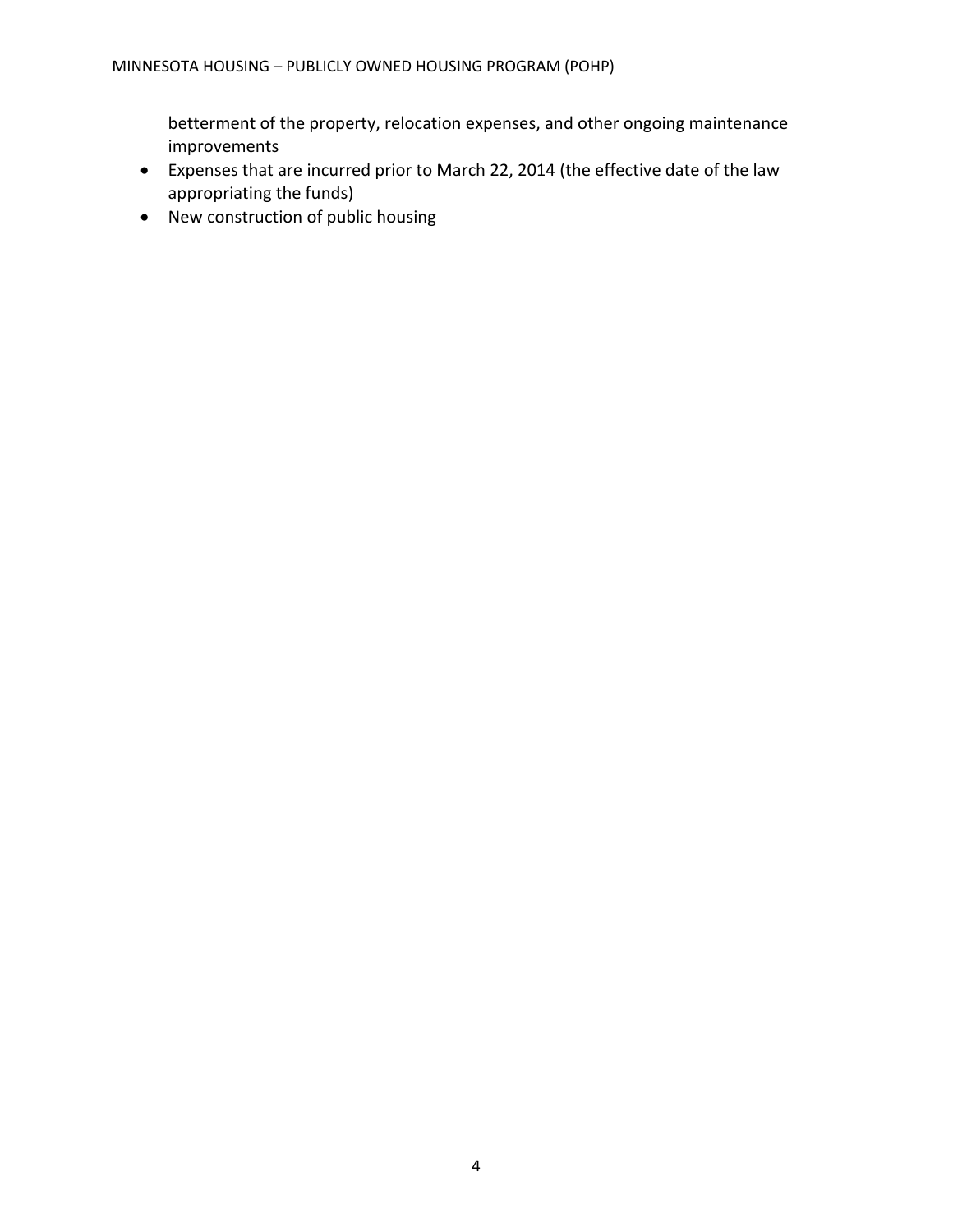## <span id="page-8-0"></span>**Chapter 3 – Funding and Loan Information**

#### <span id="page-8-1"></span>**3.01 Funding Source**

The 2014 Minnesota Legislature allocated up to \$20 million available through POHP, which is disbursed through a Request for Proposal (RFP). The funding is made available through the sale of GO Bonds. The bonds are issued by MMB and are backed by the full faith and credit of the State of Minnesota.

#### <span id="page-8-2"></span>**3.02 Funding Amount**

- There is no minimum or maximum loan request limit
- Minnesota Housing will review bid documents for cost reasonableness
- Minnesota Housing may fund all or part of a project identified on the application

#### <span id="page-8-3"></span>**3.03 Loan Types**

- Construction Loan A construction/permanent, long-term loan to finance construction/rehabilitation and eligible soft costs. The loan funds are advanced during construction/rehabilitation as the project progresses
- End Loan A permanent, long-term loan that is used to pay off a short-term construction/rehabilitation loan or other form of interim financing

#### <span id="page-8-4"></span>**3.04 Loan Terms**

Selected proposals will be awarded funding in the form of a zero interest, deferred loan with a 20-year term. At the end of the 20-year term, the debt will be forgiven if no event of default has occurred. However, the applicant is required to continue to own and operate the project for a public purpose for 35 years or until it is sold. Minnesota Housing reserves the right to review the PHA's POHP eligibility / repayment of POHP funds if the PHA should no longer participate in the HUD Public Housing Program. A GO Bond Declaration of Covenants as well as a Rent and Income Declaration must be executed in connection with the closing of the loan must be recorded against the property.

Any sale of the property requires prior written approval by Minnesota Housing and MMB. Sale of GO Bond financed property cannot occur unless the owner or agency determines by official action that:

- The property is no longer usable or needed to carry out the governmental program for which it was acquired or constructed;
- The sale is made as authorized by law; and
- The sale is made at fair market value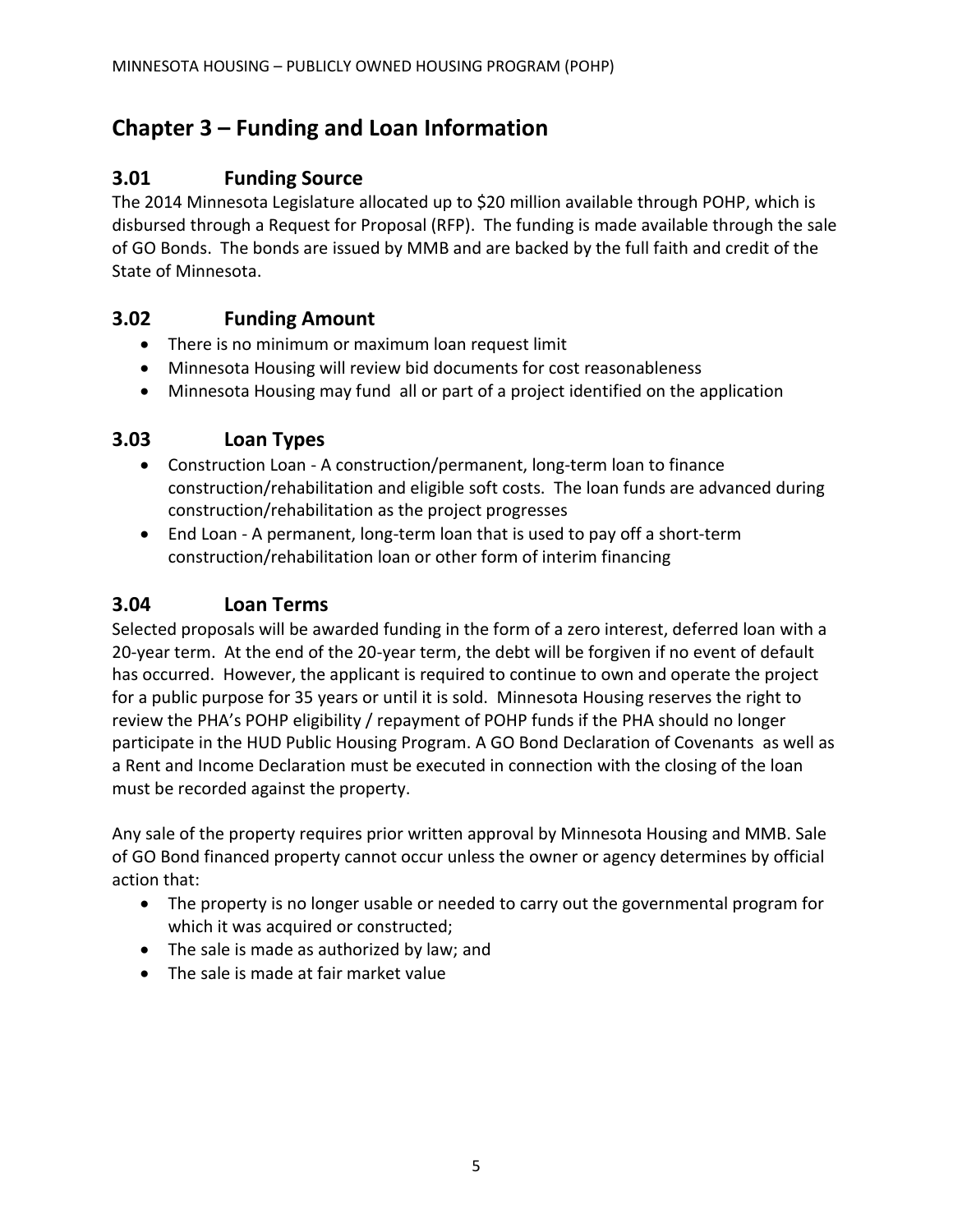## <span id="page-9-0"></span>**Chapter 4 – Application Requirements**

#### <span id="page-9-1"></span>**4.01 Applicant Responsibilities**

The applicant is responsible for understanding the submission requirements necessary for a complete application. Applicants are able to access the application, supplemental materials, and resources on Minnesota Housing's website: [www.mnhousing.gov.](http://www.mnhousing.gov/wcs/Satellite?c=Page&cid=1403296151009&pagename=External%2FPage%2FEXTStandardLayout) Application materials are available Wednesday, August 5, 2014.

#### <span id="page-9-2"></span>**4.02 Project Management Fee**

Applicants may request a project management fee not to exceed 5% of the net total development cost. The fee may be used to pay for soft costs directly related to costs associated with applying for POHP funds. Such costs may include administrative expenses, processing agent fees, or construction management costs.

#### <span id="page-9-3"></span>**4.03 Application Deadline/Application Submission**

The application package must be received no later than 5:00 p.m. Central Standard Time on Wednesday, November 5, 2014.

Applicants must submit the application and all required materials using Box.com (see [instructions\)](http://www.mnhousing.gov/get/MHFA_1017201) **AND** send one complete, hard copy via USPS to:

> Minnesota Housing 400 Wabasha Street North Suite 400 Saint Paul, MN 55102 Attention: David Schluchter

#### <span id="page-9-4"></span>**4.04 Application Content**

The application package must include all of the following:

- Completed, signed, and dated **Application Form;**
- Most current Operating Budget approved by board resolution;
- Current approved PHA Plan;
- Most current Five-Year Capital Fund Program (CFP) Action Plan;
- Most current CFP Annual Statement to include any grants with unobligated funds from previous years;
- Most recent audited PHAS score report issued by REAC showing a score of 80 or above;
- Screenshot of the Electronic Line of Credit Control System (eLOCCS) webpage showing obligated and expended capital funds for CFP grants from the past three years;
- Screenshot of the eLOCCS webpage showing obligated and expended Capital Fund Recovery Grant (CFRG) funds;
- Two years of comparative audited financial statements or most current Financial Data System (FDS);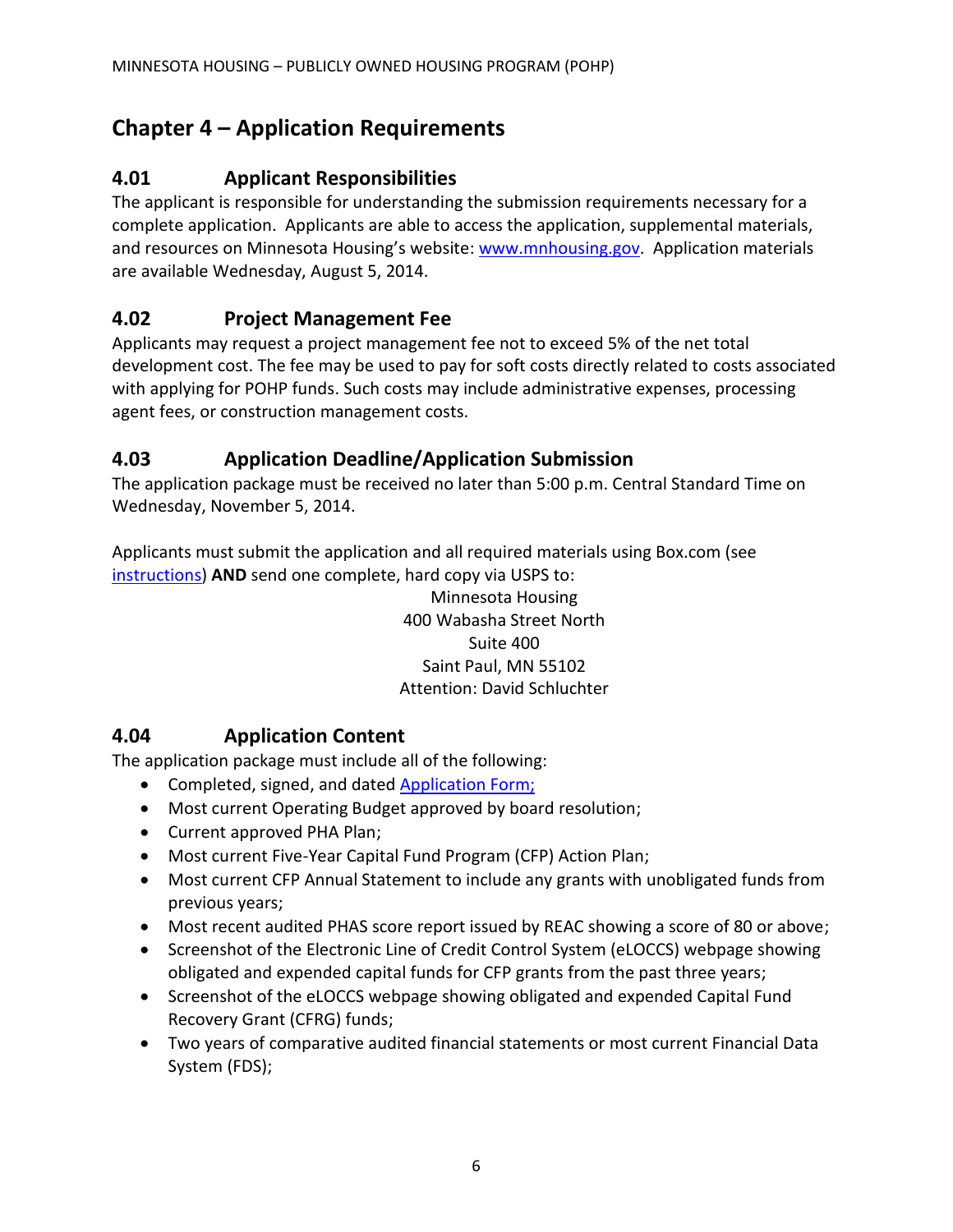- An itemized, detailed Scope of Work and an itemized Construction Budget prepared by a third party Licensed Architect, Licensed Professional Engineer, or Qualified Rehab Specialist; and
- If relocation of tenants is required, an acceptable relocation plan and budget must be submitted to Minnesota Housing for approval.
- A Needs Assessment prepared by a third party Licensed Architect, Licensed Professional Engineer, or Qualified Rehab Specialist. Select one of the following options:
	- o Option 1. Provide a Property Needs Assessment (PNA) prepared one year or less from the date of this application
	- $\circ$  Option 2. Provide a PNA prepared more than one year and less than ten years from the date of this application **AND** a current [Minnesota Housing 20-Year](http://www.mnhousing.gov/wcs/Satellite?blobcol=urldata&blobheadername1=Content-Type&blobheadername2=Content-Disposition&blobheadername3=MDT-Type&blobheadervalue1=application%2Fvnd.openxmlformats-officedocument.spreadsheetml.sheet&blobheadervalue2=attachment%3B+filename%3DMHFA_011862.xlsx&blobheadervalue3=abinary%3B+charset%3DUTF-8&blobkey=id&blobtable=MungoBlobs&blobwhere=1361480495718&ssbinary=true)  [Capital Expenditure \(20YCE\) Template](http://www.mnhousing.gov/wcs/Satellite?blobcol=urldata&blobheadername1=Content-Type&blobheadername2=Content-Disposition&blobheadername3=MDT-Type&blobheadervalue1=application%2Fvnd.openxmlformats-officedocument.spreadsheetml.sheet&blobheadervalue2=attachment%3B+filename%3DMHFA_011862.xlsx&blobheadervalue3=abinary%3B+charset%3DUTF-8&blobkey=id&blobtable=MungoBlobs&blobwhere=1361480495718&ssbinary=true) to reflect capital expenditure needs
	- o Option 3. Provide a [Minnesota Housing Physical Needs Assessment Template](http://www.mnhousing.gov/wcs/Satellite?blobcol=urldata&blobheadername1=Content-Type&blobheadername2=Content-Disposition&blobheadername3=MDT-Type&blobheadervalue1=application%2Frtf&blobheadervalue2=attachment%3B+filename%3DMHFA_011861.rtf&blobheadervalue3=abinary%3B+charset%3DUTF-8&blobkey=id&blobtable=MungoBlobs&blobwhere=1361480493319&ssbinary=true)  [\(PNAT\)](http://www.mnhousing.gov/wcs/Satellite?blobcol=urldata&blobheadername1=Content-Type&blobheadername2=Content-Disposition&blobheadername3=MDT-Type&blobheadervalue1=application%2Frtf&blobheadervalue2=attachment%3B+filename%3DMHFA_011861.rtf&blobheadervalue3=abinary%3B+charset%3DUTF-8&blobkey=id&blobtable=MungoBlobs&blobwhere=1361480493319&ssbinary=true) **AND** a current [Minnesota Housing 20-Year Capital Expenditure \(20YCE\)](http://www.mnhousing.gov/wcs/Satellite?blobcol=urldata&blobheadername1=Content-Type&blobheadername2=Content-Disposition&blobheadername3=MDT-Type&blobheadervalue1=application%2Fvnd.openxmlformats-officedocument.spreadsheetml.sheet&blobheadervalue2=attachment%3B+filename%3DMHFA_011862.xlsx&blobheadervalue3=abinary%3B+charset%3DUTF-8&blobkey=id&blobtable=MungoBlobs&blobwhere=1361480495718&ssbinary=true)  [Template](http://www.mnhousing.gov/wcs/Satellite?blobcol=urldata&blobheadername1=Content-Type&blobheadername2=Content-Disposition&blobheadername3=MDT-Type&blobheadervalue1=application%2Fvnd.openxmlformats-officedocument.spreadsheetml.sheet&blobheadervalue2=attachment%3B+filename%3DMHFA_011862.xlsx&blobheadervalue3=abinary%3B+charset%3DUTF-8&blobkey=id&blobtable=MungoBlobs&blobwhere=1361480495718&ssbinary=true) to reflect capital expenditure needs

#### Exceptions:

- Projects with a total construction contract amount of less than \$300,000 (excluding construction contingencies and environmental remediation) are not required to provide any needs assessments or future capital expenditure information.
- Projects with a construction cost in excess of \$300,000 with a narrow single scope of rehabilitation for critical need, life safety, code, or emergency items by a single specialty contractor (such as elevator rehab, minor site work, fire alarm, fire sprinkler, etc.) can request a waiver from the Needs Assessment requirement by contacting Minnesota Housing POHP staff.

The following optional attachments may be submitted at the applicant's discretion:

- Architectural or engineered plans such as site plans, floor plans, exterior building elevations, 3D renderings, etc.
- Photographs of overall property, existing conditions, and proposed improvement areas
- Other information deemed appropriate by the applicant to support the application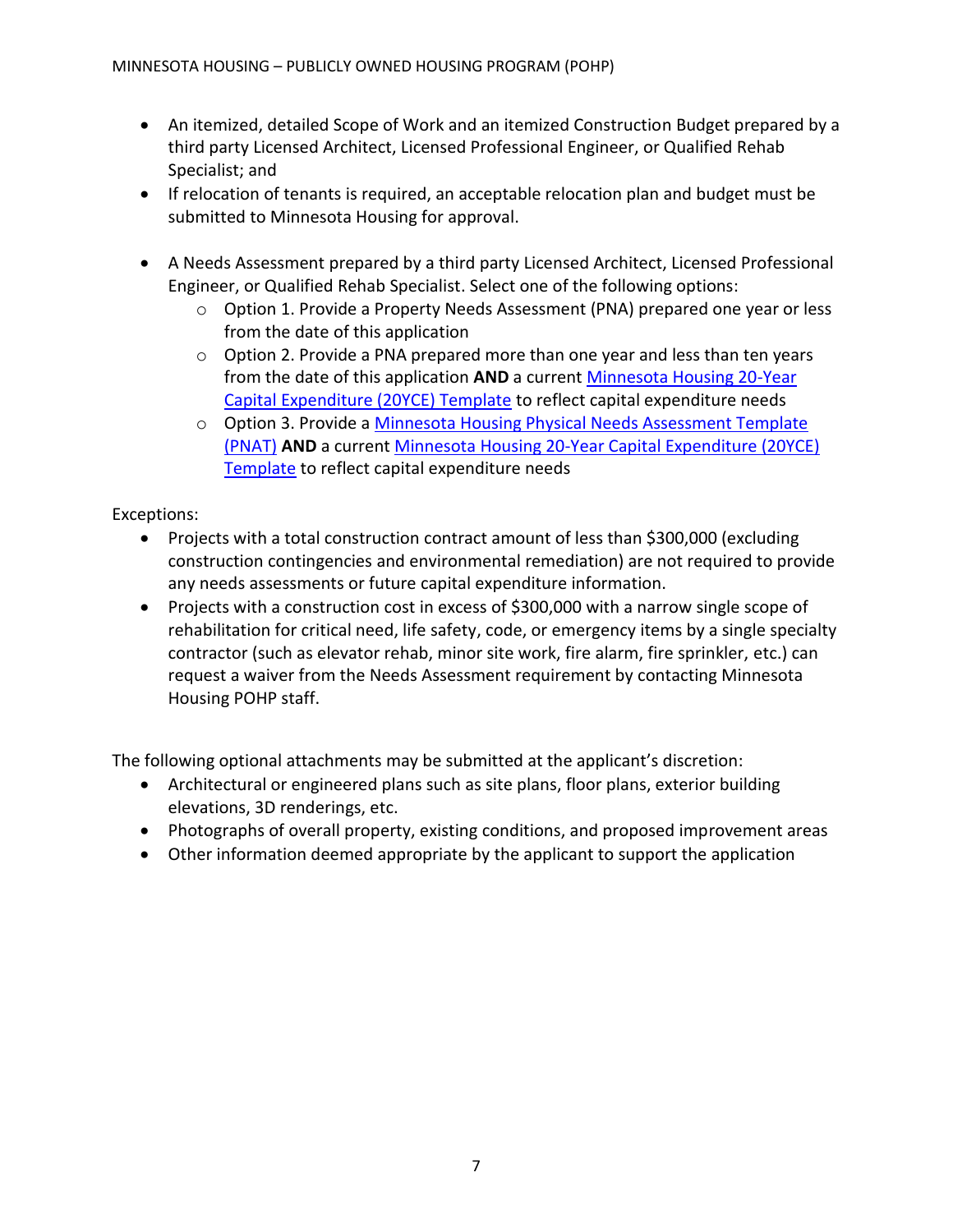## <span id="page-11-0"></span>**Chapter 5 – Selection and Award Process**

#### <span id="page-11-1"></span>**5.01 Review of the RFP Application**

- Minnesota Housing staff will review all POHP submissions after the application process has closed on Wednesday, November 5, 2014 at 5:00 p.m. The application package and required submissions are reviewed for consistency with Minnesota Housing's strategic priorities and selection standards. All proposals are subject to Minnesota Housing's market, architectural, construction, management, closing review, and processing requirements
- A Minnesota Housing staff architect will conduct a preliminary architectural review for design compliance. A site visit may be conducted based upon the scope of work and construction costs
- The Minnesota Housing selection committee reviews all proposals and provides recommendations for funding
- Final selection is presented to and approved by the Minnesota Housing Board

#### <span id="page-11-2"></span>**5.02 Selection Notification**

Applications recommended for acceptance will be presented to the Minnesota Housing Board within the first quarter of 2015. All applicants will be notified of their status after the board has taken action.

#### <span id="page-11-3"></span>**5.03 Intake Meeting**

Projects that are selected for funding meet with Minnesota Housing Staff during an in initial intake meeting. The meeting should take place within 90 days of award. The purpose of the intake meeting is to review the details of the proposal and specific requirements of the program, particularly the due diligence requirements necessary to issue a commitment or to close the loan. The intake meeting may be in person at Minnesota Housing offices or via teleconference.

#### <span id="page-11-4"></span>**5.04 Closing/Commitment Due Diligence Checklists**

POHP recipients are required to submit due diligence items throughout the loan process. Separate checklists exist for construction loans and end loans:

- [Construction Loan Checklist](http://www.mnhousing.gov/download/MHFA_1017374)
- [End Loan Checklist](http://www.mnhousing.gov/download/MHFA_1017375)

#### <span id="page-11-5"></span>**5.05 Issuance of Loan Commitment**

Once the initial due diligence and design reviews are complete, Minnesota Housing issues a Mortgage Loan Commitment for End Loans or a Loan Closing for Construction Loans. POHP recipients are able to begin rehabilitation activities once the commitment is issued.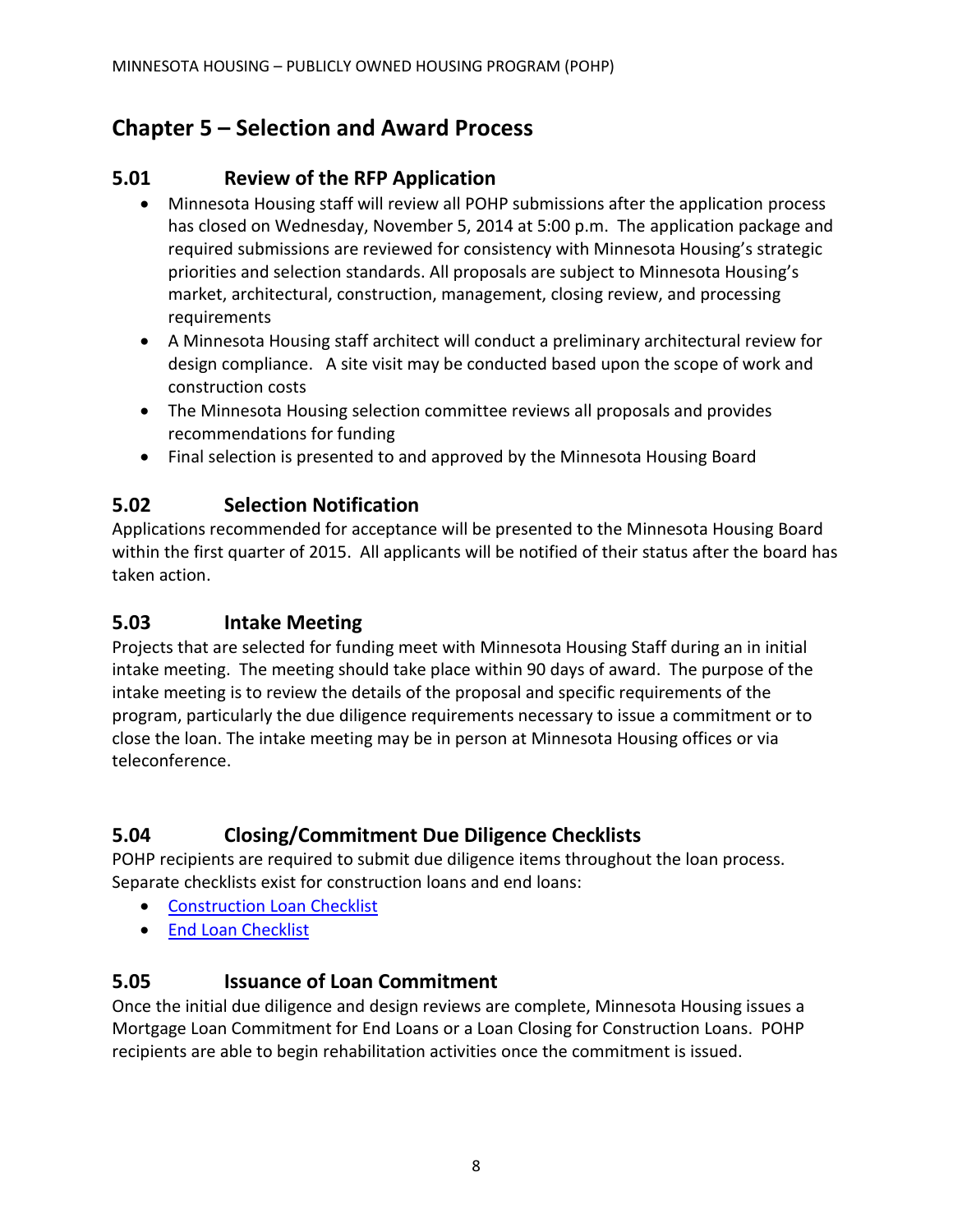#### <span id="page-12-0"></span>**5.06 Loan Commitment Terms and Closing Dates**

The POHP commitment term and closing date are determined by the type of loan the applicant requests:

- End Loan The project must enter into an end loan commitment within 20 months of Board approval. The project must be completed and the loan closed within 18 months once the end loan commitment is issued
- Construction Loan The construction loan must close within 20 months from the initial Minnesota Housing Board approval date. Minnesota Housing reserves the right to recapture funds if a project does not close on time.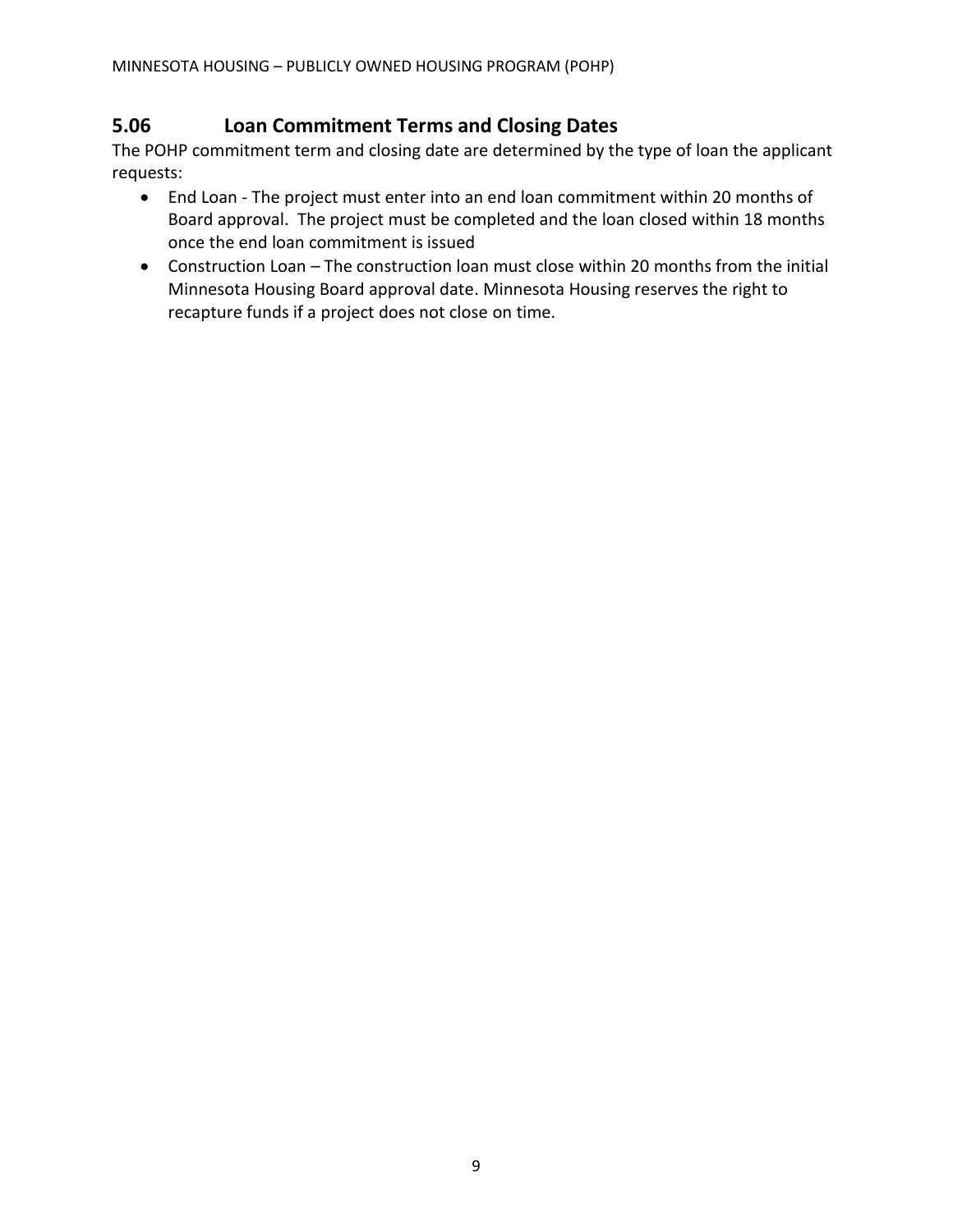## <span id="page-13-0"></span>**Chapter 6 – Design and Construction Review**

Every applicant is required to comply with all of the following:

- The [Minnesota Housing Rental Design/Construction Standards;](http://www.mnhousing.gov/wcs/Satellite?blobcol=urldata&blobheadername1=Content-Type&blobheadername2=Content-Disposition&blobheadername3=MDT-Type&blobheadervalue1=application%2Fpdf&blobheadervalue2=attachment%3B+filename%3DMHFA_010795.pdf&blobheadervalue3=abinary%3B+charset%3DUTF-8&blobkey=id&blobtable=MungoBlobs&blobwhere=1361480422411&ssbinary=true)
- The most recently adopted edition of the Minnesota Building Code, International Building Code (IBC); and
- Any other local, state, and national codes and standards in effect. The most restrictive codes and regulations will apply

POHP applicants are encouraged to seek Minnesota Housing Staff Architect input early in the design process to ensure rehabilitation plans and designs meet Minnesota Housing's objectives.

#### <span id="page-13-1"></span>**6.01 Plan Review and Plan Approval**

After the initial intake meeting and approval of scope of work, the applicant must submit construction documents at the 50% completion phase and the 100% completion phase to the assigned Minnesota Housing Staff Architect. Loan commitment for end loans and loan closing for construction loans are contingent upon an approved set of plans. Construction will not start without plan approval. Construction documents must include hard copy, bound full size plans and a hard copy, bound project manual (specifications). An electronic PDF must be included with the 100% set for Minnesota Housing electronic archiving purposes.

#### <span id="page-13-2"></span>**6.02 Environmental Standards**

Applicants must include the following environmental submittals and actions:

- A Phase I Environmental Site Assessment (ESA);
- Additional environmental information such as Phase II ESAs, Lead-Based Paint (LBP) Inspection/Assessments, Asbestos-Containing Material (ACM) Assessments, Asbestos Containing Material (ACM) Operating and Maintenance (O&M) Plans, Response Action Plans (RAC), etc.; and
- Ongoing testing during construction and any remediation must be included in the project budget and scope of work
- Exceptions:
	- o A HUD "Categorical Exclusion Determination" may substitute a Phase I ESA if approved by Minnesota Housing
	- o A Phase I ESA is not required for projects with a total construction cost less than \$300,000

Contact Minnesota Housing architect staff if you have questions regarding these exceptions.

#### <span id="page-13-3"></span>**6.03 Architectural Services**

Applicants must use the services of a Licensed Architect and/or Licensed Professional Engineer unless waived per Minnesota Housing's Architect's Guide (also refer to section 4.03 of this manual).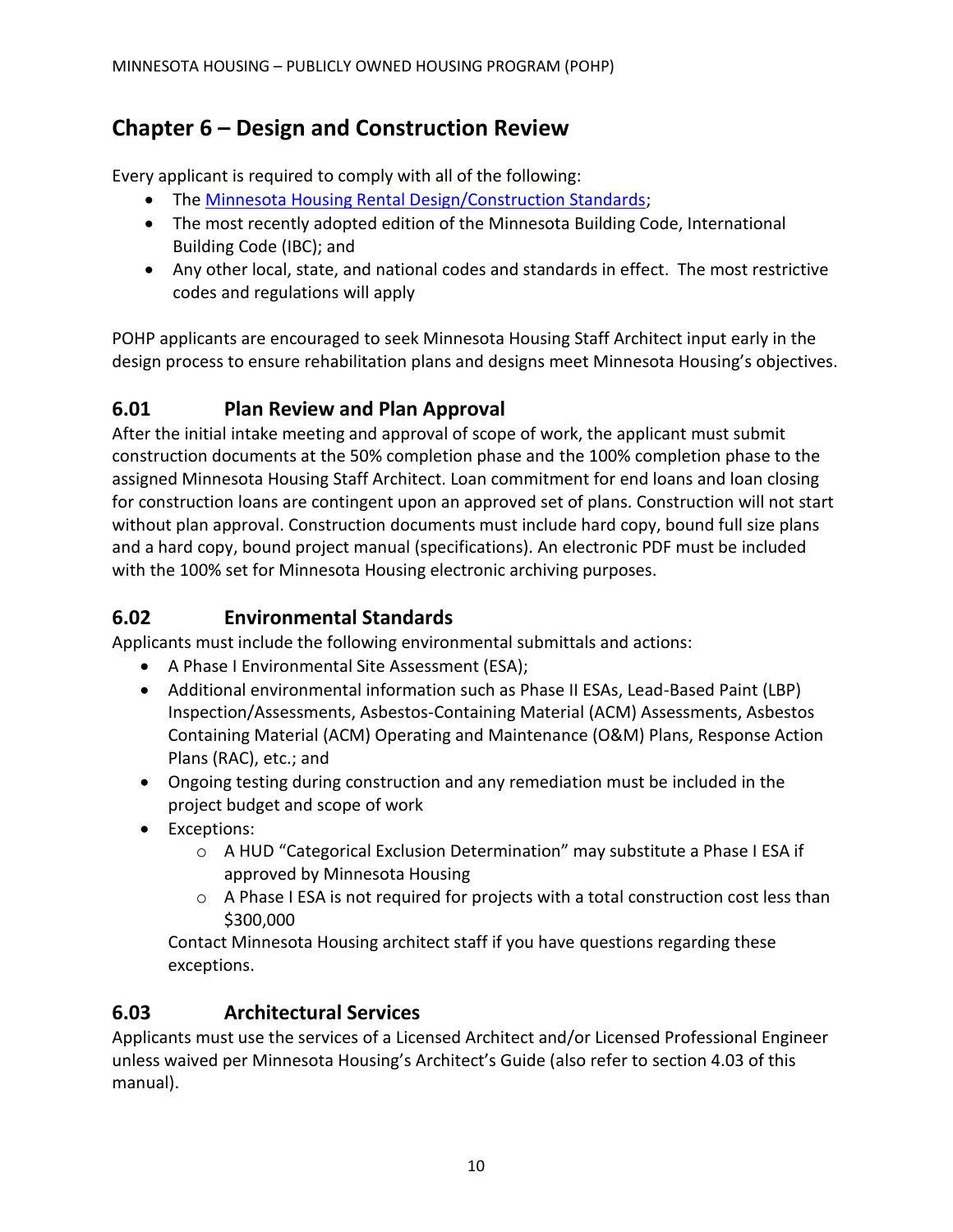#### <span id="page-14-0"></span>**6.04 Design-build Design and Construction Delivery**

Design-build delivery is not allowed unless approved by Minnesota Housing. Design-build is typically only allowed for single subcontractor-type scope of work such as elevator upgrades, re-roofing, etc.

#### <span id="page-14-1"></span>**6.05 Construction Loan Administration**

To ensure compliance with approved construction documents and regardless of an end loan or a construction loan, Minnesota Housing must:

- Be granted access to the construction site during construction
- Receive regular construction meeting minutes and observation reports from the PHA's Architect (electronic PDF only)
- Receive (electronic PDF only) copies of Request for Proposal (RFP), Change Orders, Architectural Supplemental Instructions (ASIs), or any other change directive. Change Orders must be submitted to and approved by Minnesota Housing prior to acceptance or being executed

#### <span id="page-14-2"></span>**6.06 Construction Loan Pay Draw Process**

For construction loans, contractor pay applications will be reviewed on site once a month at a regularly scheduled pay draw meeting with the Owner, General Contractor, and PHA's Architect in attendance. Upon Approval of the Pay Application by the PHA's Architect, the Pay Application and other soft cost expenses (with receipts) must be submitted to Minnesota Housing for processing through the Draw Form process. A Minnesota Housing Staff Architect may or may not attend on-site pay draw meetings. Photos of the construction progress must be included with the pay application.

Submittals required for End of Construction and Project Close-out are included in the POHP Mortgage Checklist.

#### <span id="page-14-3"></span>**6.07 B3 Sustainable Building Guidelines**

The Buildings, Benchmarks, and Beyond (B3) program outlines Minnesota's Sustainable Building Design (MSBD) requirements. Per Minnesota Statutes Section 16B.325, all projects funded by GO Bond proceeds must comply with B3 Sustainability Guidelines. More information about B3 is available at [http://b3mn.org.](http://b3mn.org/)

**All recipients of POHP funds must complete the** [Form P-Oc: Applicability Form.](http://b3mn.org/guidelines/downloads_v2_2/FormP-0c.pdf) This form determines if the recipient is required to follow B3 requirements or is eligible for a waiver. Minnesota Housing recommends POHP recipients complete Form P-Oc: Applicability Form immediately after the announcement of awards.

A recipient is required to comply with B3 requirements if **both** of the following apply:

- The building exceeds 10,000 square feet; **and**
- **If modifications are made to the HVAC system.**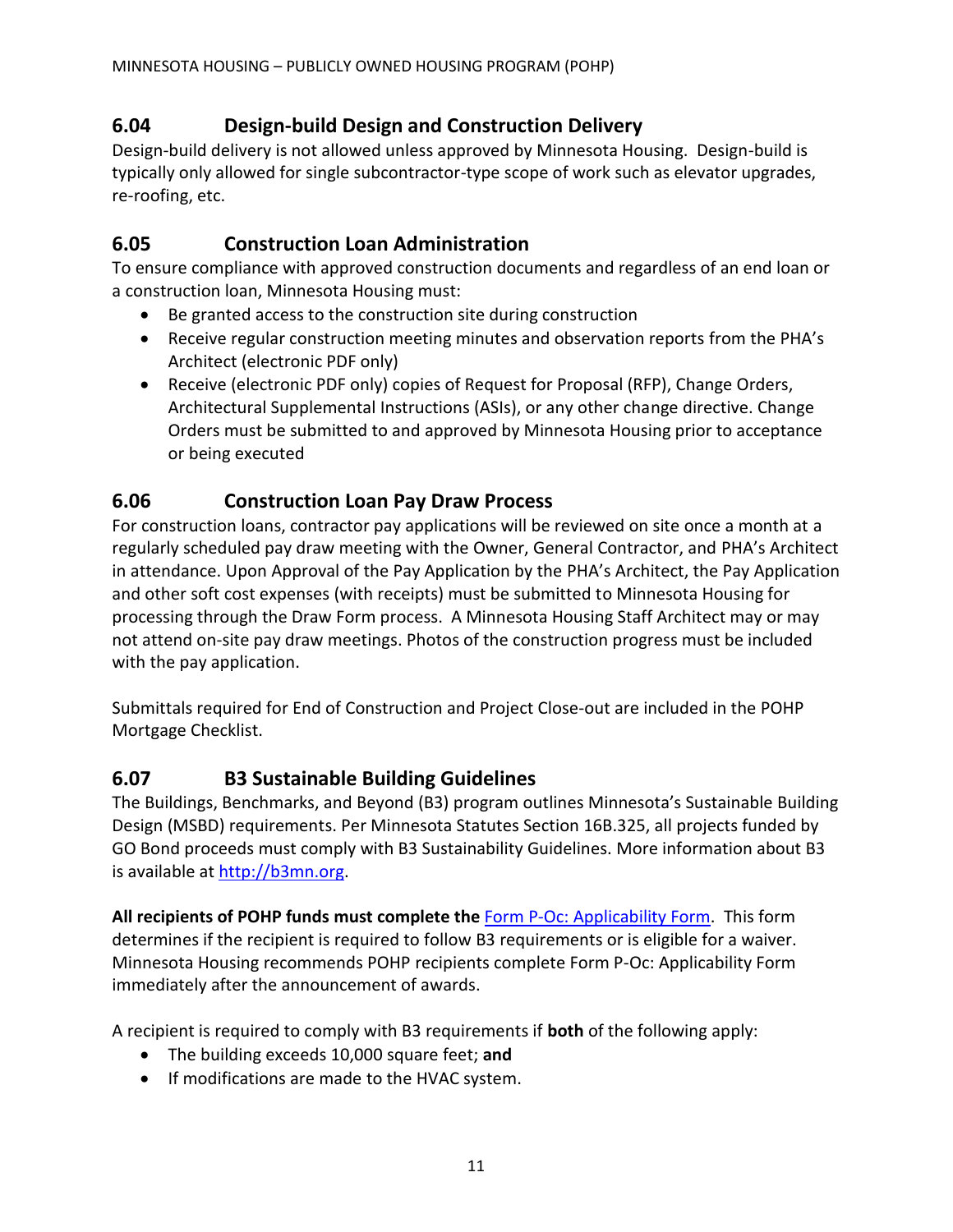If the recipient receives a B3 waiver from MSBD, they must provide a copy of the waiver to Minnesota Housing via email: [MHFA.POHP@state.mn.us.](mailto:MHFA.POHP@state.mn.us) **In addition, any projects receiving a B3 waiver are required to comply with** [Minnesota Housing's Limited Scope](http://www.mnhousing.gov/wcs/Satellite?blobcol=urldata&blobheadername1=Content-Type&blobheadername2=Content-Disposition&blobheadername3=MDT-Type&blobheadervalue1=application%2Frtf&blobheadervalue2=attachment%3B+filename%3DMHFA_013774.rtf&blobheadervalue3=abinary%3B+charset%3DUTF-8&blobkey=id&blobtable=MungoBlobs&blobwhere=1361480495701&ssbinary=true)**.**

#### <span id="page-15-0"></span>**6.08 Predesign Requirements**

Minnesota Statutes Section [16B.335](https://www.revisor.mn.gov/statutes/?id=16B.335) requires predesign and legislative review for GO Bond funded projects with a total construction cost (including construction contingencies) of \$1,500,000 or more. Applicants should review the statute for exemptions.

Predesign is a written plan that is completed prior to designing and constructing the project. It includes information regarding the project purpose, architectural plans, project budget, and schedule. It should also include information on the staffing and operating budget for the project. Please see the Department of Administration [Predesign Manual for Capital Projects.](http://www.mn.gov/admin/images/RECS-CS-Predesign%2520Manual%2520-5th%2520Ed%2520FINAL%2520Feb2010.pdf)

Applicants who propose projects at or near the \$1.5 million construction cost mark should consult with the Department of Administration (Gordon Christofferson, 651.201.2380) to ensure the correct timeline and procedure are followed.

#### <span id="page-15-1"></span>**6.09 Prevailing Wage**

The applicant must agree that it will comply with all of the applicable provisions contained in Minnesota Statutes section [116J.871](https://www.revisor.mn.gov/statutes/?id=116J.871) and [Chapter 177.](https://www.revisor.mn.gov/statutes/?id=177.42)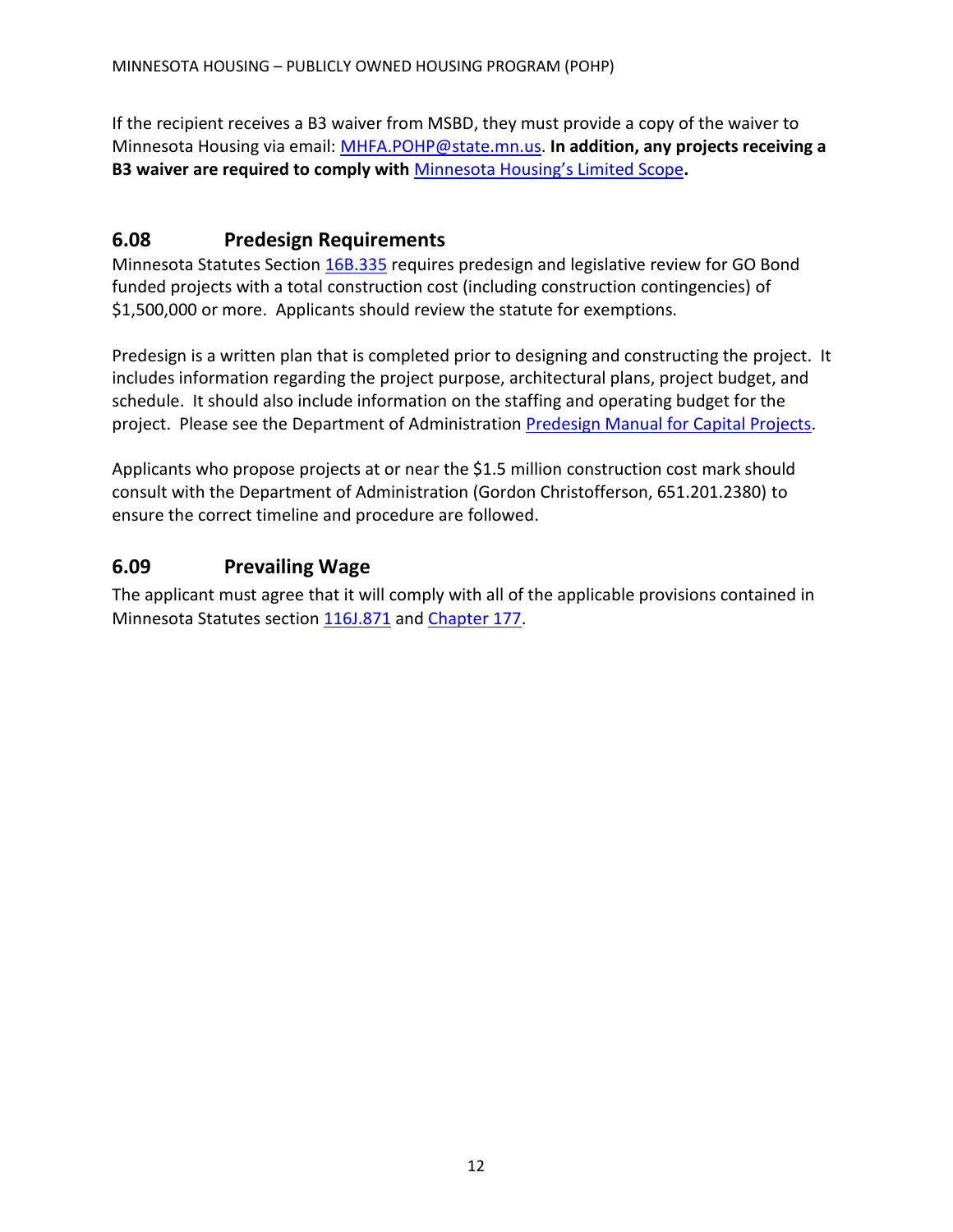## <span id="page-16-0"></span>**Chapter 7 – Compliance Monitoring and Reporting**

#### <span id="page-16-1"></span>**7.01 Compliance Monitoring Requirement**

Minnesota Housing performs periodic inspections of housing it finances. The frequency of physical inspections is determined by several factors such as loan type, term, loan amount, etc. Owners will be notified in advance of any inspection.

#### <span id="page-16-2"></span>**7.02 Compliance Reporting Requirement**

POHP recipients are required to provide annual reporting using the Property Online Reporting Tool (PORT). PORT collects an annual certification of compliance and data on the occupants of housing it finances. Instructions on how to access PORT can be found [here.](http://www.mnhousing.gov/wcs/Satellite?c=Page&cid=1358905290806&pagename=External%2FPage%2FEXTStandardLayout)

#### <span id="page-16-3"></span>**7.03 Compliance Term**

All projects funded through GO Bond proceeds are required to comply with the affordability restrictions and are subject to monitoring and reporting for 35 years beginning on the date of closing.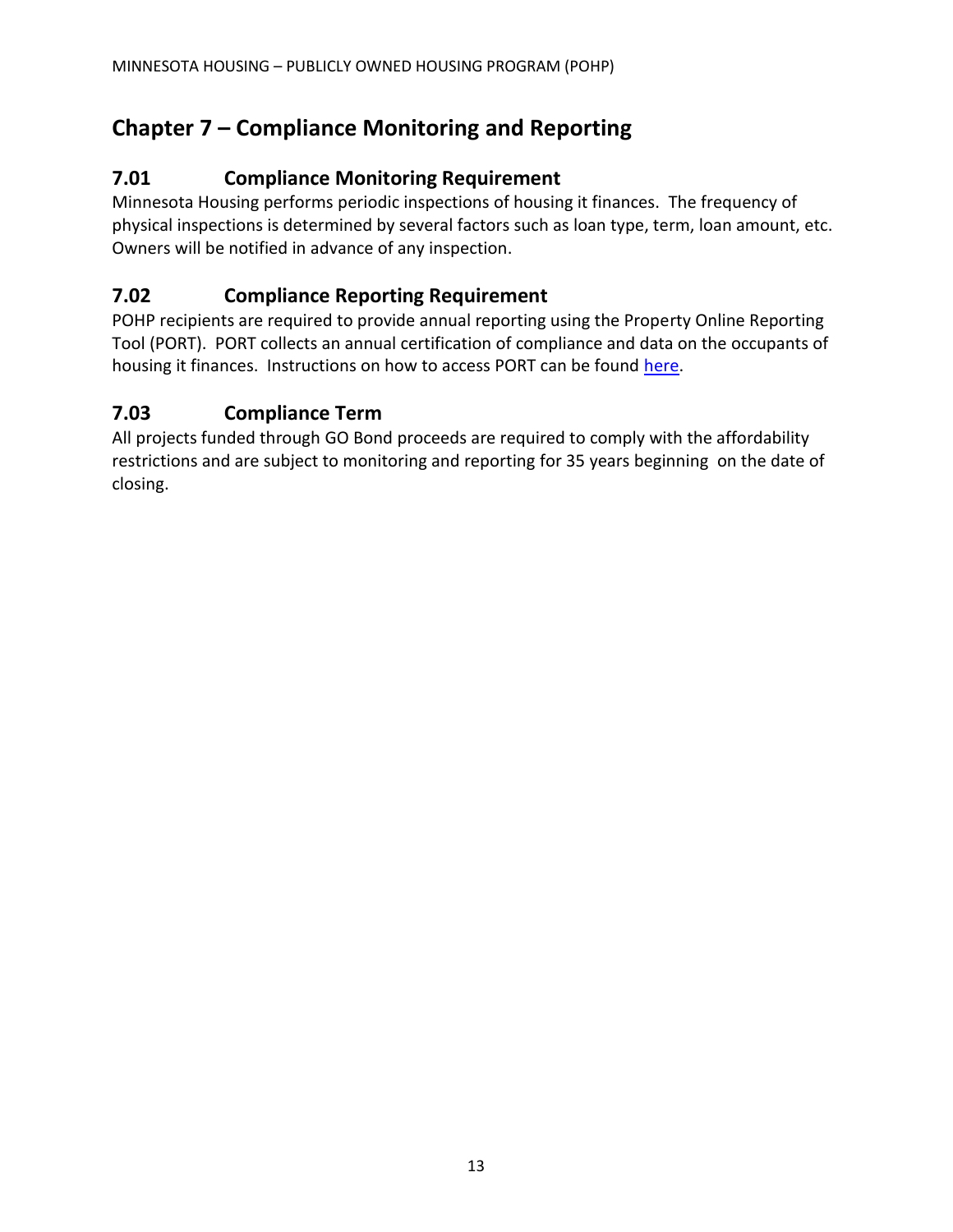## <span id="page-17-0"></span>**Chapter 8 – Contract Compliance Plan**

#### <span id="page-17-1"></span>**8.01 Policy**

Minnesota Housing practices affirmative action to ensure equal opportunity in all its developments, programs, and other endeavors. Minnesota Housing's goals are to provide services and programs to a representative mix of Minnesota communities and to provide employment opportunities through its programs and developments. This policy applies to all Minnesota Housing employees and external partners

#### <span id="page-17-2"></span>**8.02 Purpose**

The purpose of the Contract Compliance Plan is to make clear, to its employees and external partners, Minnesota Housing's commitment to act affirmatively to achieve equal opportunity in all of its operations.

#### <span id="page-17-3"></span>**8.03 Goals**

Minnesota Housing's goals are:

- To ensure minority and female contractors and subcontractors equal access to business opportunities on Minnesota Housing financed projects and to encourage their presence at all levels
- To ensure contractors meet Minnesota Housing's employment and business goals
- To ensure the workforce on projects and programs Minnesota Housing finances reflects the demographics of the area in which each workforce is located

These goals will apply for the length of the contract or the term of Minnesota Housing's loan agreements. Minnesota Housing, at its discretion, may set numerical or percentage goals dependent on the location and size of a given project. Current goals will be determined by staff based on the location of the project.

#### <span id="page-17-4"></span>**8.04 Requirements**

Minnesota Housing is required to comply with all applicable local, state, and federal laws. These requirements are passed on to everyone the Agency does business with, either by contractual agreement or as a Minnesota Housing policy.

#### <span id="page-17-5"></span>**8.05 Sanctions**

Minnesota Housing has the contractual authority to demand full payment of any loan, stop proceeding with any project at any stage, and cease to do business with any entity or individual that fails to follow its affirmative action policies or fails to meet its/his/her contractual equal opportunity obligations.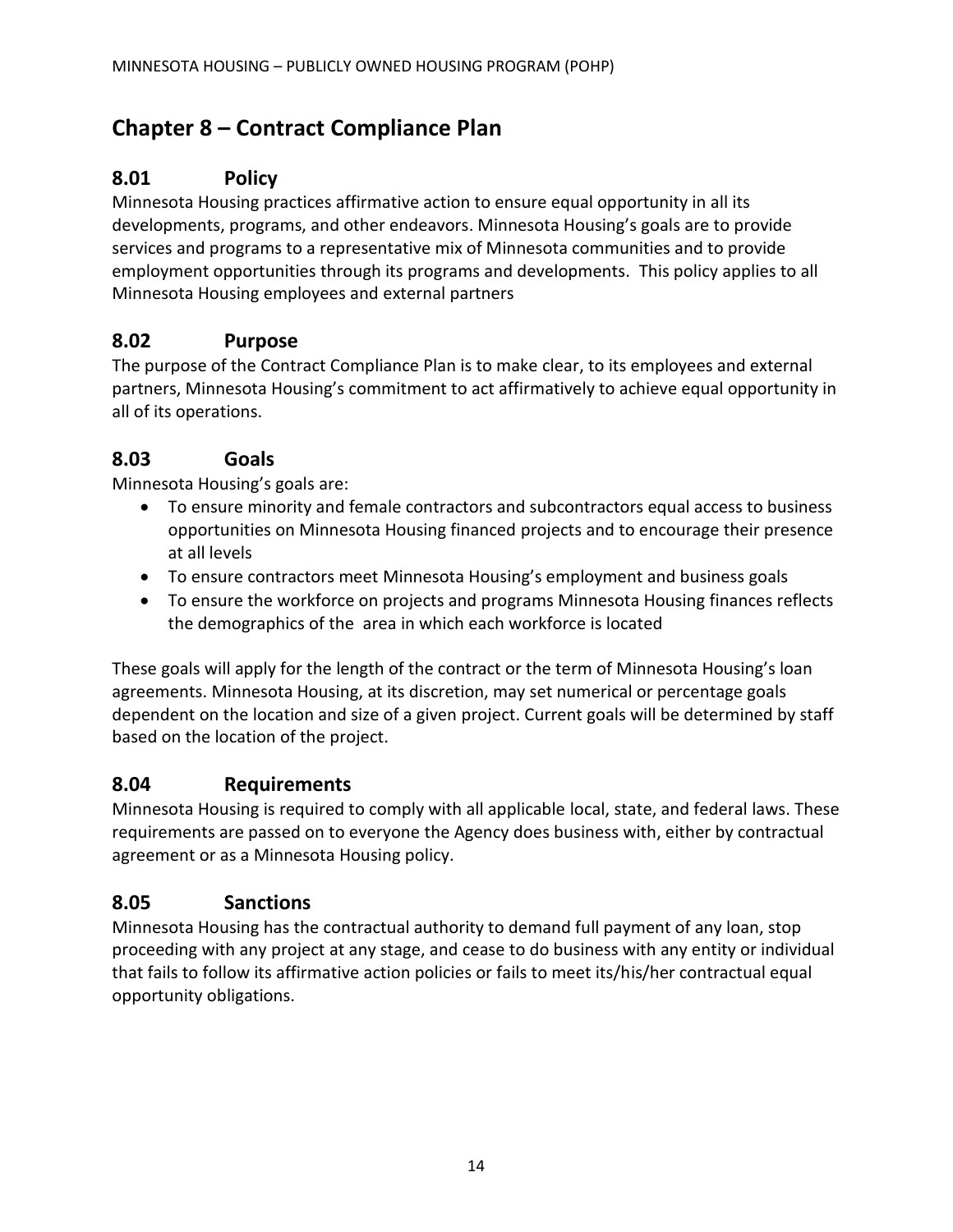#### <span id="page-18-0"></span>**8.06 Equal Opportunity Laws/Rules**

The operations of Minnesota Housing are regulated by Equal Opportunity Laws and Rules, including but not limited to the following, as may be amended:

- Executive Order 11246 (Affirmative Action Requirements, Federal and federally derived Contracts)
- Executive Order 11625 (Minority Business Enterprises)
- The Civil Rights Act of 1964 (Title VII)
- Equal Employment Act of 1972
- The Americans with Disabilities Act of 1990
- Section 504 of the Rehabilitation Act of 1973 as amended
- Minnesota Human Rights Act (Section 363A.36)
- Fair Housing Amendments Act of 1988

#### <span id="page-18-1"></span>**8.07 Jobs Reporting Requirement**

Per Minnesota Statute [16A.633, Subdivision 4](https://www.revisor.mn.gov/statutes/?id=16A.633) (MN Laws of 2012 Chapter 293, Section 28), PHAs are required to:

- Include the [Jobs Reporting Provision language](http://www.mnhousing.gov/download/MHFA_1017206) on Jobs Reporting in the construction contract(s) with the contractor(s)
- Review contracts between the contractor(s) and subcontractor(s) to ensure the [Jobs](http://www.mnhousing.gov/download/MHFA_1017206)  [Reporting Provision Language](http://www.mnhousing.gov/download/MHFA_1017206) is included in construction contract(s)
- Ensure the information in the [Jobs Reporting Attachment](http://www.mnhousing.gov/download/MHFA_1017207) of the Repayment Agreement is completed by the contractor(s) and is submitted to Minnesota Housing prior to closing
	- $\circ$  Note: A Jobs Reporting Attachment must be completed for each approved project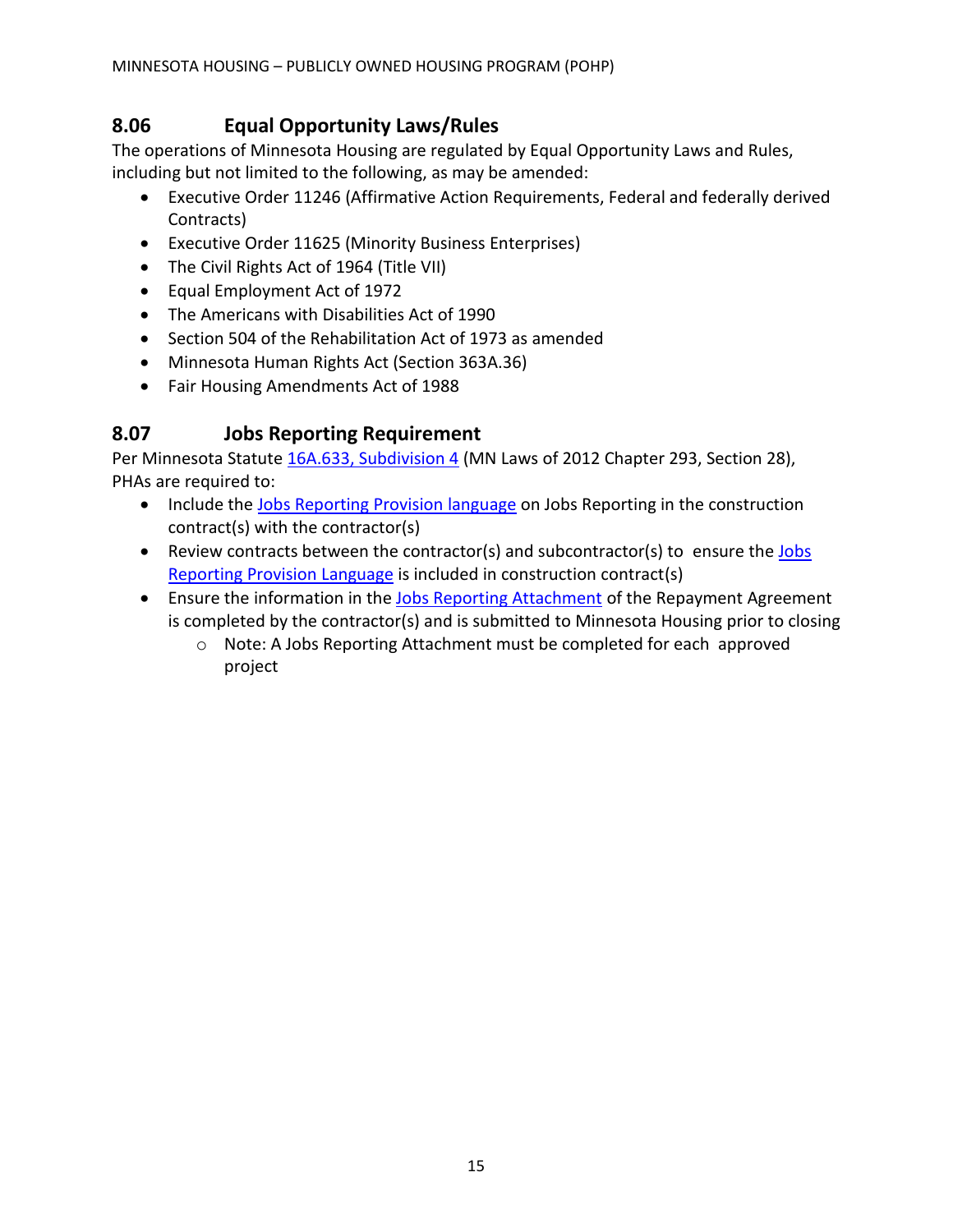## <span id="page-19-0"></span>**Chapter 9 – Fair Housing Policy**

It is the policy of Minnesota Housing to affirmatively further fair housing in all its programs so that individuals of similar income levels have equal access to Minnesota Housing programs, regardless of race, color, creed, religion, national origin, sex, marital status, status with regard to public assistance, disability, familial status, gender identity or sexual orientation.

Minnesota Housing's fair housing policy incorporates the requirements of the Fair Housing Act, Title VIII of the Civil Rights Act of 1968, as amended by the Fair Housing Amendment Act of 1988, as well as the Minnesota Human Rights Act. Housing providers are expected to comply with the applicable statutes, regulations, and related policy guidance. Housing providers should ensure that admissions, occupancy, marketing and operating procedures comply with nondiscrimination requirements.

In part, the Fair Housing Act and the Minnesota Human Rights Act make it unlawful to, because of protected class status:

- discriminate in the selection/acceptance of applicants in the rental of housing units;
- discriminate in terms, conditions or privileges of the rental of a dwelling unit or services or facilities;
- engage in any conduct relating to the provision of housing that otherwise make unavailable or denies the rental of a dwelling unit;
- make, print or publish (or cause to make, print or publish) notices, statements or advertisements that indicate preferences or limitations based on protected class status;
- represent a dwelling is not available when it is in fact available;
- deny access to, or membership or participation in, associations or other services organizations or facilities relating to the business of renting a dwelling or discriminate in the terms or conditions of membership or participation; or
- engage in harassment or quid pro quo negotiations related to the rental of a dwelling unit.

Minnesota Housing has a commitment to affirmatively further fair housing for individuals with disabilities by promoting the accessibility requirements set out in the Fair Housing Act, which establish design and construction mandates for covered multifamily dwellings and requires housing providers to make reasonable accommodations and to allow persons with disabilities to make reasonable modifications.

Applicants will be required to submit an Affirmative Fair Housing Marketing Plan at the time of application, to update the plan regularly and to use affirmative fair housing marketing practices in soliciting renters, determining eligibility and concluding all transactions.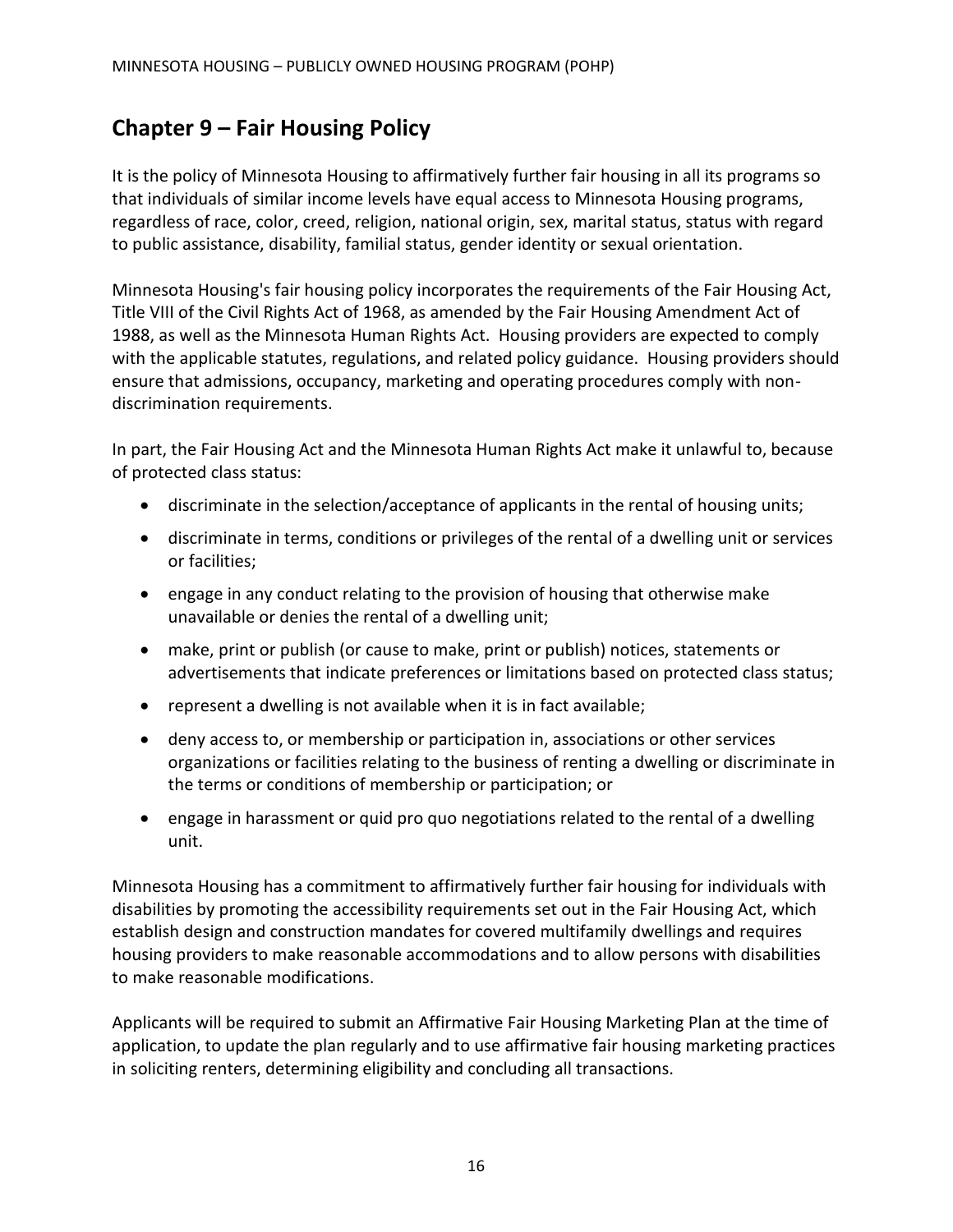As a condition of funding through Minnesota Housing, housing providers are not permitted to refuse to lease a unit to, or discriminate against, a prospective resident solely because the prospective resident has a Housing Choice Voucher or other form of tenant-based rental assistance.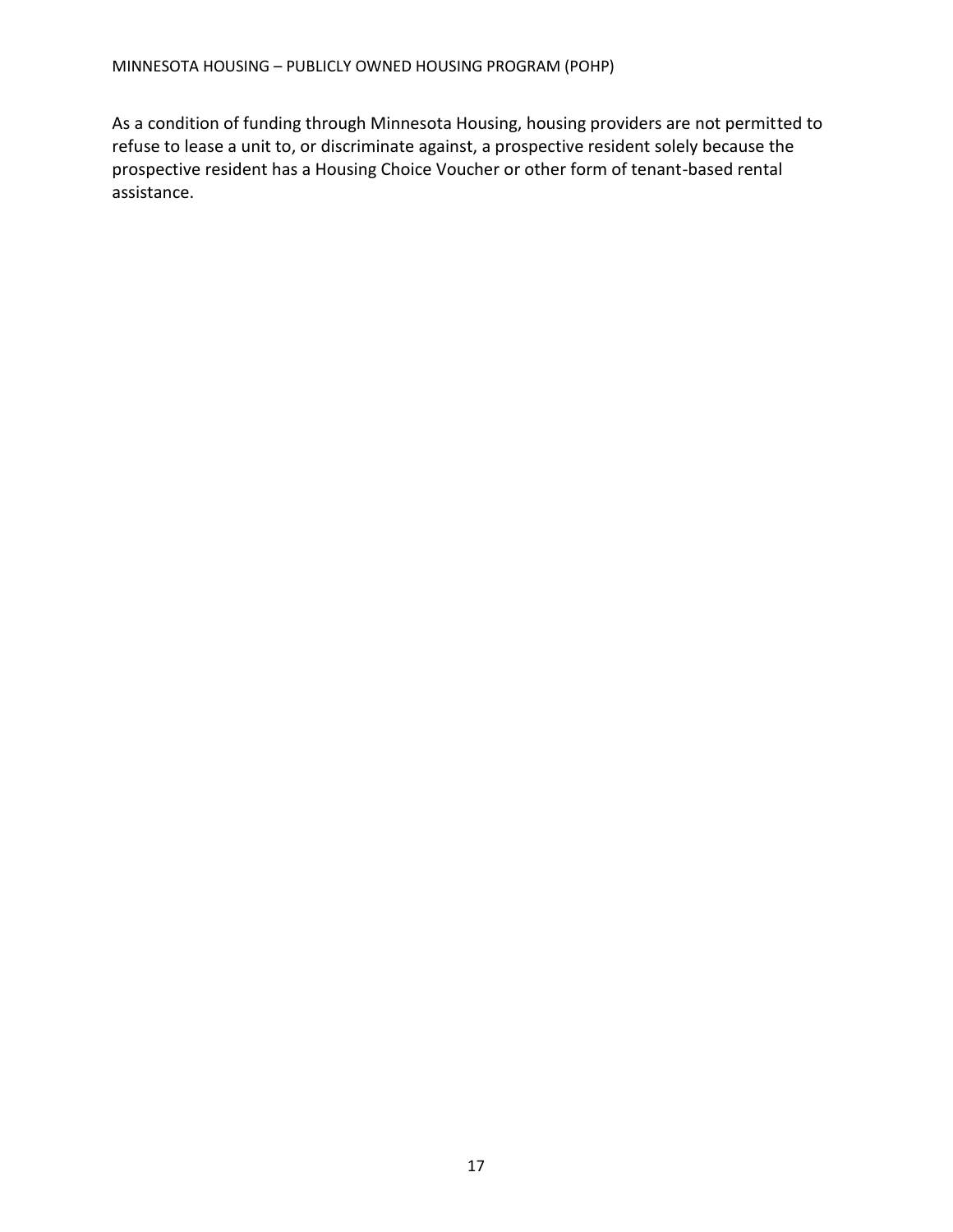## <span id="page-21-0"></span>**Appendix A: Definitions**

| TERM                                           | <b>DEFINITION</b>                                                                                                                                                                                                                                                                      |
|------------------------------------------------|----------------------------------------------------------------------------------------------------------------------------------------------------------------------------------------------------------------------------------------------------------------------------------------|
| <b>Construction Loan</b>                       | A construction/permanent long-term loan to finance<br>construction/rehabilitation and eligible soft costs. The loan<br>funds are advanced incrementally during<br>construction/rehabilitation.                                                                                         |
| End Loan                                       | A permanent, long-term loan that is used to pay off a short-<br>term construction/rehabilitation loan or other form of<br>interim financing.                                                                                                                                           |
| <b>Qualified Rehab Specialist</b>              | A non-licensed professional (or entity) with at least 5 years<br>of experience providing physical needs assessments and<br>preparing project work scopes for multifamily housing rehab<br>projects similar in scope and operation to those typically<br>financed by Minnesota Housing. |
| <b>Qualified Third Party Needs</b><br>Assessor | Licensed Architect, Professional Engineer, Qualified Rehab<br>Specialist, or Qualified Needs Assessor or entity that is not<br>affiliated (no identity of interest) with the property's<br>ownership, project, or management.                                                          |
| <b>Jobs Reporting</b>                          | The state mandated reporting requirement to ensure<br>women and minorities have equal access to jobs created by<br>Minnesota Housing funded projects                                                                                                                                   |